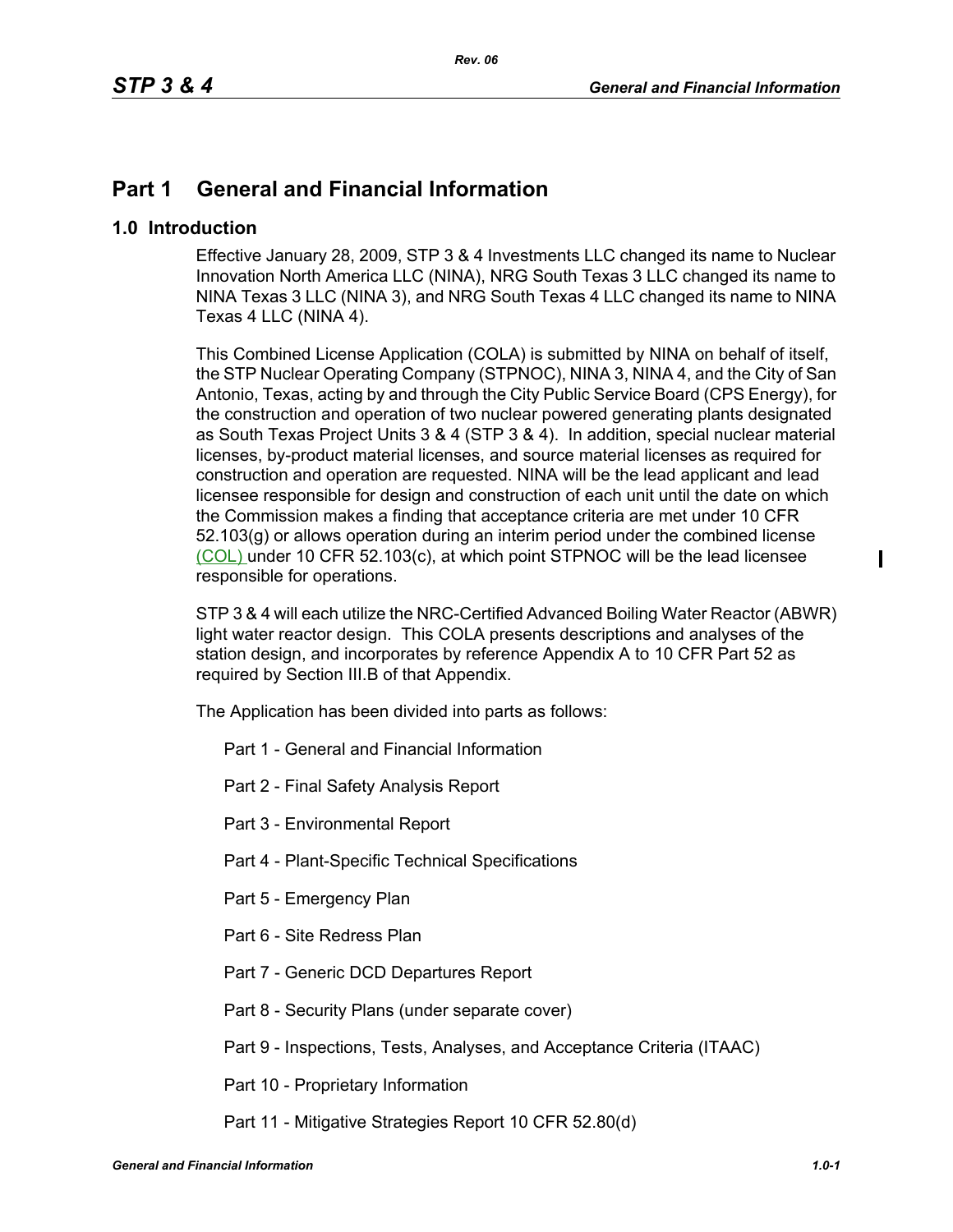Two complete COLAs were submitted. One included proprietary and security sensitive information that is subject to a request for withholding from public dissemination. The other has such information redacted and is available for public dissemination.

Subsequent COLA revisions will submit only the COLA Parts impacted by the current revision. The unaffected COLA Parts will remain valid at their last submittal revision level.

Proprietary information shall be marked in the COLA file as follows:

The beginning of the proprietary information shall be marked with the designation '[s#]' and the designation '[e#]' at the end of the proprietary information. The "#" shall be a number between 1 and 7, denoting the reason the information is being requested to be withheld from public disclosure as proprietary. The number designation is in accordance with NRC Regulatory Issue Summary 2004-11: "Supporting Information Associated with Requests for Withholding Proprietary Information."

The number designators indicating the reason the information is being requested to be withheld from public disclosure as proprietary, are as follows:

- *(1)* The information is considered Security Sensitive. (Short title: Security Sensitive)
- *(2)* The information reveals the distinguishing aspects of a process (or component, structure, tool, method, etc.) whose use by any of the submitter's competitors, without a license from the submitter, would constitute a competitive economic disadvantage to the submitter. (Short Title: Distinguishing Aspects of a Process)
- *(3)* The information consists of supporting data, including test data, relative to a process (or component, structure, tool, method, etc.), and the application of the data secures a competitive economic advantage, as described more fully in the affidavit. (Short Title: Supporting Data Relative to a Process)
- *(4)* Use by a competitor of the information would reduce the competitor's expenditure of resources, or improve its competitive position, in the design, manufacture, shipment, installation, assurance of quality, or licensing of a similar product. (Short Title: Competitive Advantage)
- *(5)* The information reveals cost or price information, production capacities, budget levels, or commercial strategies of the submitter or customers or suppliers. (Short Title: Financial and Commercial)
- *(6)* The information reveals aspects of privately funded development plans or programs of commercial value to the submitter or owner of the information. (Short Title: Development Plans)
- *(7)* The information consists of patentable ideas. (Short Title: Patentable Ideas)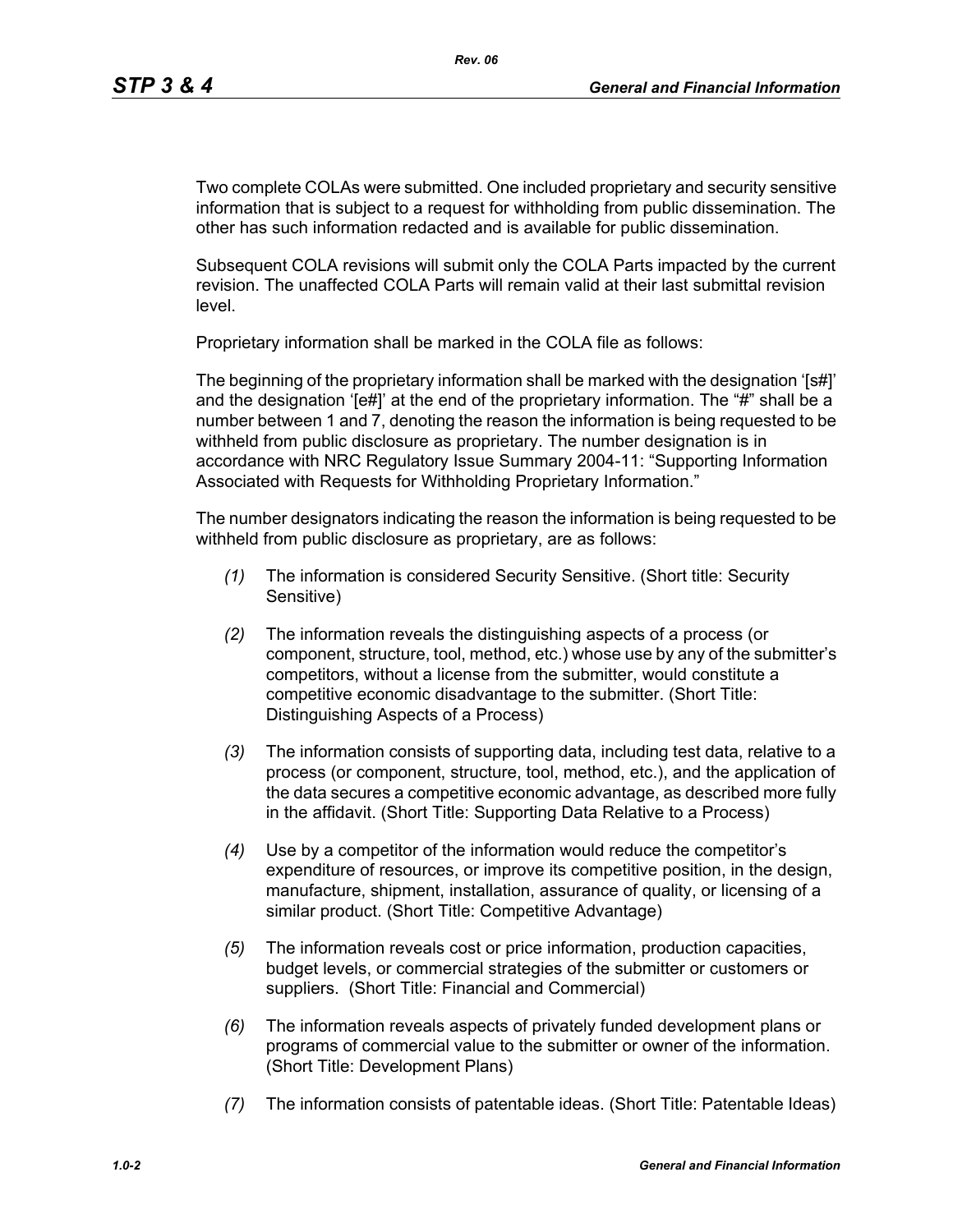The number will serve as notification to the NRC of the reason the information is being requested to be withheld from public disclosure.

## **1.1 License Actions Requested**

The purpose of this COLA is to obtain NRC approval to construct and operate two nuclear powered generating plants. The plants will be located at the existing South Texas Project Electric Generating Station in Matagorda County, Texas.

In support of this objective, **STPNOC**NINA requests the following license actions:

- **License NINA, pursuant to Section 103 of the Atomic Energy Act of 1954, as** amended (the Act), and 10 CFR Part 52 to construct, possess, and use South Texas Project Unit 3 at the designated location in Matagorda County, Texas. It is requested that the license contains a provisione that includes the applicable licenses under 10 CFR Parts 30, 40, and 70 (including Reporting Criteria of 10 CFR  $70$ ) to receive, possess, and use at any time such quantities of source, by $\Theta$  product and special nuclear material as needed to construct the utilization facility and transition the utilization facility to STPNOC for operation on the date on which the Commission makes a finding that acceptance criteria are met under 10 CFR 52.103(g) or allows operation during an interim period under the combined license under 10 CFR 52.103(c).
- **License STPNOC pursuant to Section 103 of the Act and 10 CFR Part 52 to** possess, use, and operate South Texas Project Unit 3 at the designated location in Matagorda County, Texas, beginning on the date on which the Commission makes a finding that acceptance criteria are met under 10 CFR  $52.103(q)$  or allows operation during an interim period under the combined license under 10 CFR 52.103 (c). It is requested that the term of the license be for a period of 40 years from the date on which the Commission makes a finding that acceptance criteria are met under 10 CFR 52.103(g) or allows operation during an interim period under the combined license under 10 CFR 52.103(c), and contains a provisions that includes the applicable licenses under 10 CFR Parts 30, 40, and 70 (including Reporting Criteria of 10 CFR 70) to receive, possess, and use at any time such quantities of source, byproduct, and special nuclear material as needed to operate the utilization facility.
- **EXECT:** License NINA 3 and CPS Energy pursuant to Section 103 of the Act and 10 CFR Part 52 to possess South Texas Project Unit 3 and own a 92.375% and a 7.625% undivided interest, respectively, therein, at the designated location in Matagorda County, Texas. It is requested that the term of the license be for a period of 40 years from the date on which the Commission makes a finding that acceptance criteria are met under 10 CFR 52.103(g) or allows operation during an interim period under the combined license under 10 CFR 52.103(c).
- License NINA pursuant to Section 103 of the Act and 10 CFR Part 52 to construct, possess, and use South Texas Project Unit 4 at the designated location in Matagorda County, Texas. It is requested that the license contains a provisione that includes the applicable licenses under 10 CFR Parts 30, 40, and 70 (including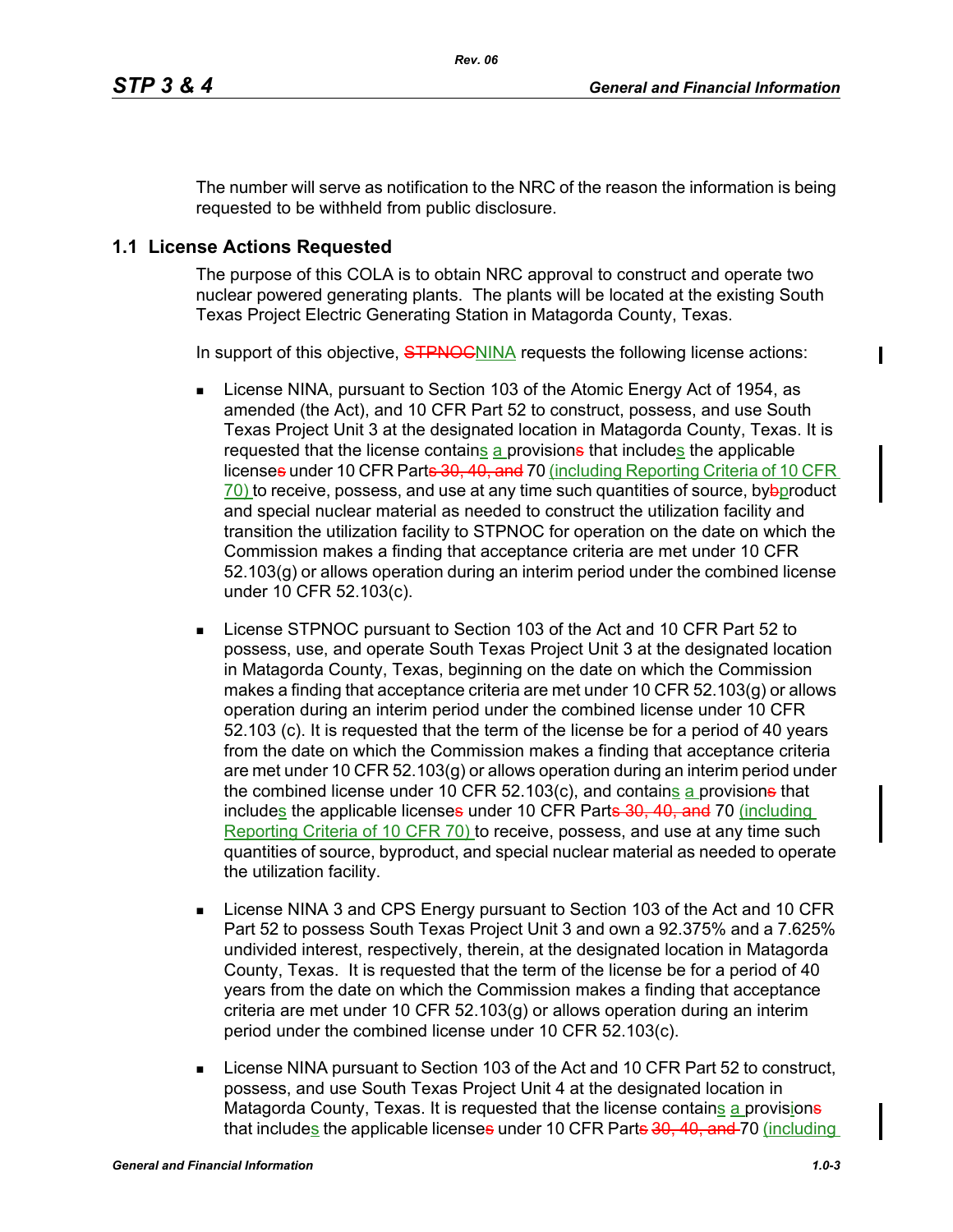Reporting Criteria of 10 CFR 70) to receive, possess, and use at any time such quantities of source, byproduct, and special nuclear material as needed to construct the utilization facility and transition the utilization facility to STPNOC for operation on the date on which the Commission makes a finding that acceptance criteria are met under 10 CFR 52.103(g) or allows operation during an interim period under the combined license under 10 CFR 52.103 (c).

- License STPNOC pursuant to Section 103 of the Act and 10 CFR Part 52 to possess, use, and operate South Texas Project Unit 4 at the designated location in Matagorda County, Texas, beginning on the date on which the Commission makes a finding that acceptance criteria are met under 10 CFR 52.103(g) or allows operation during an interim period under the combined license under 10 CFR 52.103(c). It is requested that the term of the license be for a period of 40 years from the date on which the Commission makes a finding that acceptance criteria are met under 10 CFR 52.103(g) or allows operation during an interim period under the combined license under 10 CFR 52.103 $(c)$ , and contains a provisions that includes the applicable licenses under 10 CFR Parts 30, 40, and 70 (including Reporting Criteria of 10 CFR 70) to receive, possess, and use at any time such quantities of source, byproduct, and special nuclear material as needed to operate the utilization facility.
- **License NINA 4 and the CPS Energy pursuant to Section 103 of the Act and 10** CFR Part 52 to possess South Texas Project Unit 4 and own a 92.375% and a 7.625% undivided interest, respectively, therein, at the designated location in Matagorda County, Texas. It is requested that the term of the license be for a period of 40 years from the date on which the Commission makes a finding that acceptance criteria are met under 10 CFR 52.103(g) or allows operation during an interim period under the combined license under 10 CFR 52.103(c).

Pursuant to the license for each facility, NINA will be responsible for meeting all of the requirements of the license, including compliance with the regulations and maintaining all of the programs required by each license (such as quality assurance program, security program, records management, etc.) until responsibility under each license is transitioned to STPNOC on the date on which the Commission makes a finding that acceptance criteria are met under 10 CFR 52.103(g) or allows operation during an interim period under the combined license under 10 CFR 52.103(c). To the extent that STPNOC engages in activities prior to such date in order to prepare for operations, it will do so pursuant to the licenses and NINA's programs, processes and procedures; NINA will be responsible for such activity conducted by STPNOC.

Responsibility under each license, including compliance with the regulations and maintaining all of the programs required by each license, will be completely transitioned to STPNOC on the date for each unit on which the Commission makes a finding that acceptance criteria are met under 10 CFR 52.103(g) or allows operation during an interim period under the combined license under 10 CFR 52.103(c). To the extent that NINA conducts construction activities relating to a facility after responsibility for the license has been transitioned to STPNOC, STPNOC will be the responsible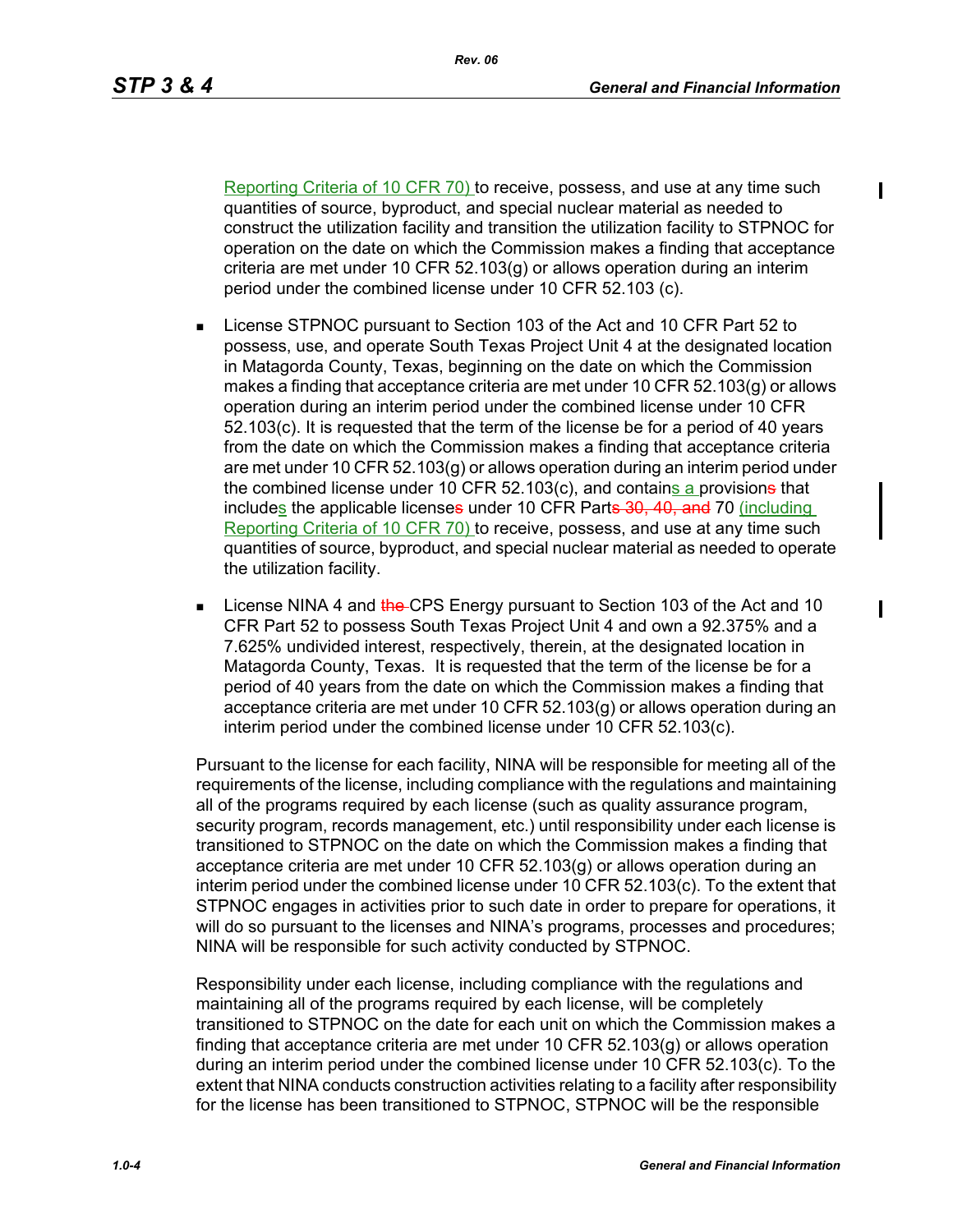$\mathbf I$ 

licensee, and NINA will conduct such activities pursuant to STPNOC's programs, processes, and procedures.

Revisions have been made to this COLA in Part 1 and in Part 2 Chapters 1, 13, and 17 of the Final Safety Analysis Report, in order to properly reflect the division of responsibility under the licenses as between NINA and STPNOC. Otherwise, throughout the COLA and supplemental information submitted regarding the COLA, all other references to STPNOC should be construed to mean the licensee with primary responsibility for each license, i.e., NINA during design and construction and thereafter STPNOC, unless the context requires otherwise. For example, references to historical actions taken by STPNOC (e.g., "STPNOC performed an analysis of . . . ") reflect such actions. Other references may reflect future actions (e.g., "STPNOC will . . . ") to be taken either by NINA during design and construction or thereafter, by STPNOC. Nevertheless, the applicable licensee with primary responsibility assumes full responsibility under the application and licenses for responsibilities associated with all historical references.

#### **1.2 General Information**

The applicants for STP 3 & 4 are NINA 3, NINA 4, CPS Energy, STPNOC and NINA as described in the requested license actions above. Effective as of January 24, 2011, NINA became the applicant with overall responsibility for the COLA, including design and quality activities conducted prior to issuance of the requested licenses. The required general information for the applicants is provided below separated by applicant.

Nuclear Innovation North America LLC

NINA is a company whose focus is to market and promote ABWR nuclear technology, and to develop and construct ABWR nuclear power generation facilities in the U.S. NINA has assumed responsibility for the design and construction of STP 3 & 4, and it has organized itself for this purpose by transitioning the previously existing STPNOC organization responsible for the development of STP 3 & 4 from STPNOC to NINA. This transition includes the programs, processes and procedures developed by STPNOC for STP 3 & 4.

NINA is a Delaware limited liability company that was formed in February 2008 by NRG Energy, Inc. (NRG Energy). On February 29, 2008, Toshiba Corporation (Toshiba) entered into agreements with NRG Energy to invest up to \$300 million in NINA in return initially for 12% of the membership interests, with NRG Energy owning the remaining 88%. The ownership interests are subject to change based upon ongoing capital contributions by the members. The parties closed on the joint venture transaction on May 1, 2008.

NINA is currently owned approximately 89.5% by NRG Energy and 10.5% by Toshiba America Nuclear Energy Corporation (Toshiba America Nuclear), a Delaware corporation. Toshiba America Nuclear is a wholly owned subsidiary of Toshiba America, Inc., a Delaware corporation, which is a wholly owned subsidiary of Toshiba Corporation, a Japanese corporation (together, with its U.S. subsidiaries, referred to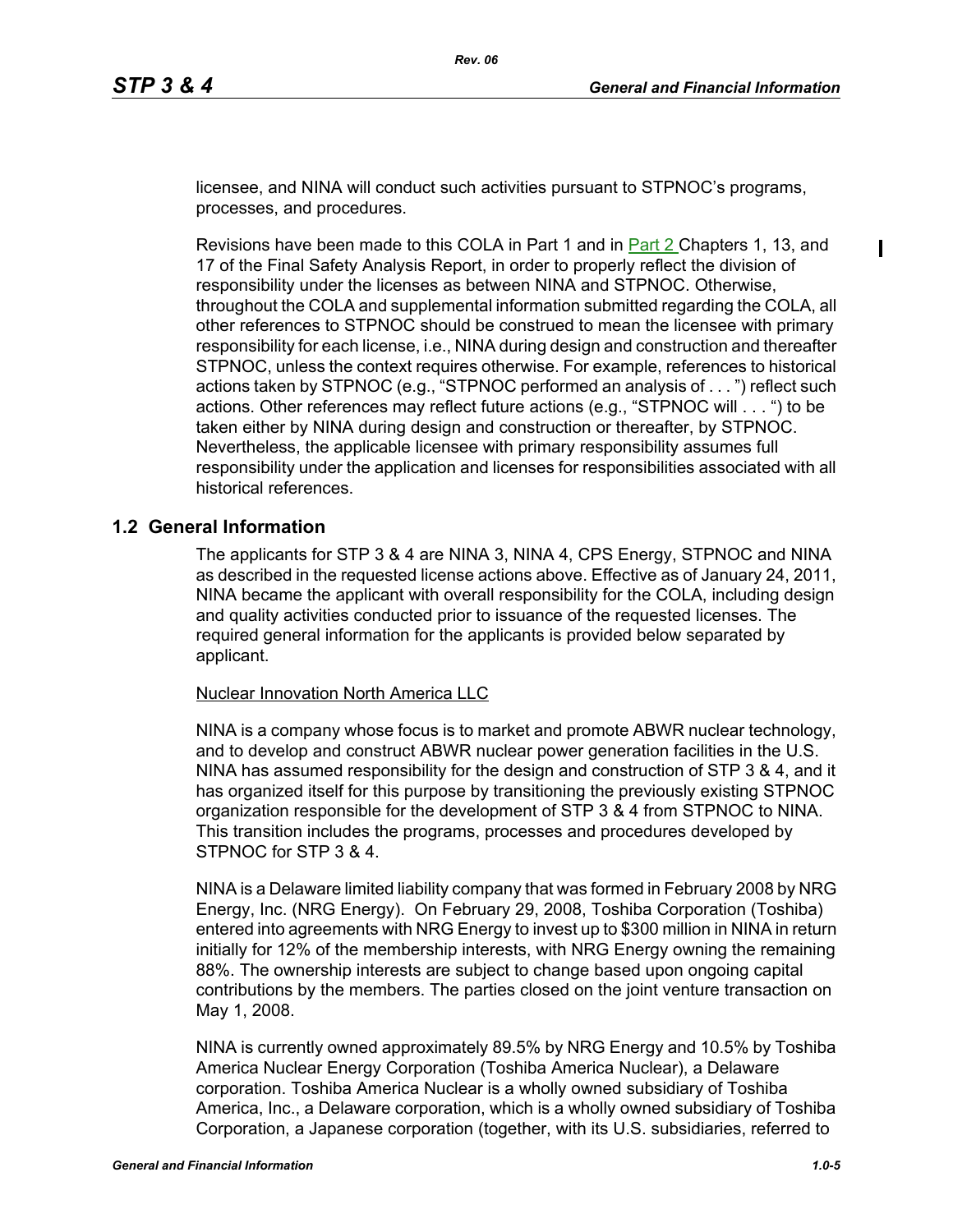as the Toshiba Companies). The existing ownership structure of these companies is reflected in Figure 1.1-1.

*Rev. 06*

In addition, NINA has entered into certain agreements with Stone & Webster Inc. (S&W), a Louisiana corporation, whereby S&W has the right to acquire an ownership interest in NINA from NRG Energy, which would reduce NRG Energy's interest in NINA. S&W is a wholly owned subsidiary of The Shaw Group Inc., a Louisiana corporation, which is publicly traded on the New York Stock Exchange.

The ownership percentages held by each of the members of NINA can change over time based upon S&W exercising its option to acquire ownership interests or based upon equity contributions by the members being made to fund NINA activities in amounts that are disproportionate to the ownership interests of the members. For example, if Toshiba were to fund NINA activities with equity contributions and NRG Energy did not contribute its proportionate share, Toshiba's total ownership interest in NINA would increase through accretion and NRG Energy's total ownership interest in NINA would be reduced through dilution. However, if funding is provided through loans to NINA, the ownership percentages do not change.

In a Press Release issued on April 19, 2011, NRG announced that "while it will cooperate with and support its current partners and any prospective future partners in attempting to develop STP 3&4 successfully, NRG will not invest additional capital in the STP development effort." Thus, the ownership percentages among the NINA owners may change in the future. It is routine for there to be periodic, indeed daily, changes in the ownership of publicly traded holding companies that own subsidiary companies that hold NRC licenses. Therefore, the fact that there may be changes in the ownership of NINA from time to time is consistent with current NRC practice, which accepts the practical reality that there are routine minor changes in the ownership of the holding companies for existing reactor licensees throughout the United States, without any need for NRC action or routine notices to NRC regarding these changes in ownership. However, because NINA is owned by multiple parent holding companies that are themselves publicly traded, NINA plans to keep the NRC informed regarding the ownership percentages of each such parent holding company. If there are any material changes in the ownership percentages among the current owners, e.g., 5% or more variance from the ownership percentages previously described in the COLA, NINA will notify the NRC in a timely manner and identify the change in the next update to the COLA. If any material new investors join in the ownership of NINA, NINA will also notify NRC of such owners, and the investors will be identified in the next update to the COLA.

After issuance of the COL, any changes in the ownership of NINA may require prior review by the NRC under NRC's existing regulations. NRC review may be required for purposes of either: (1) obtaining prior written consent of the NRC pursuant to 10 CFR 50.80, if such changes involve a direct or indirect transfer of control of any NINA license; or (2) obtaining a threshold determination by the NRC that no such approval is required.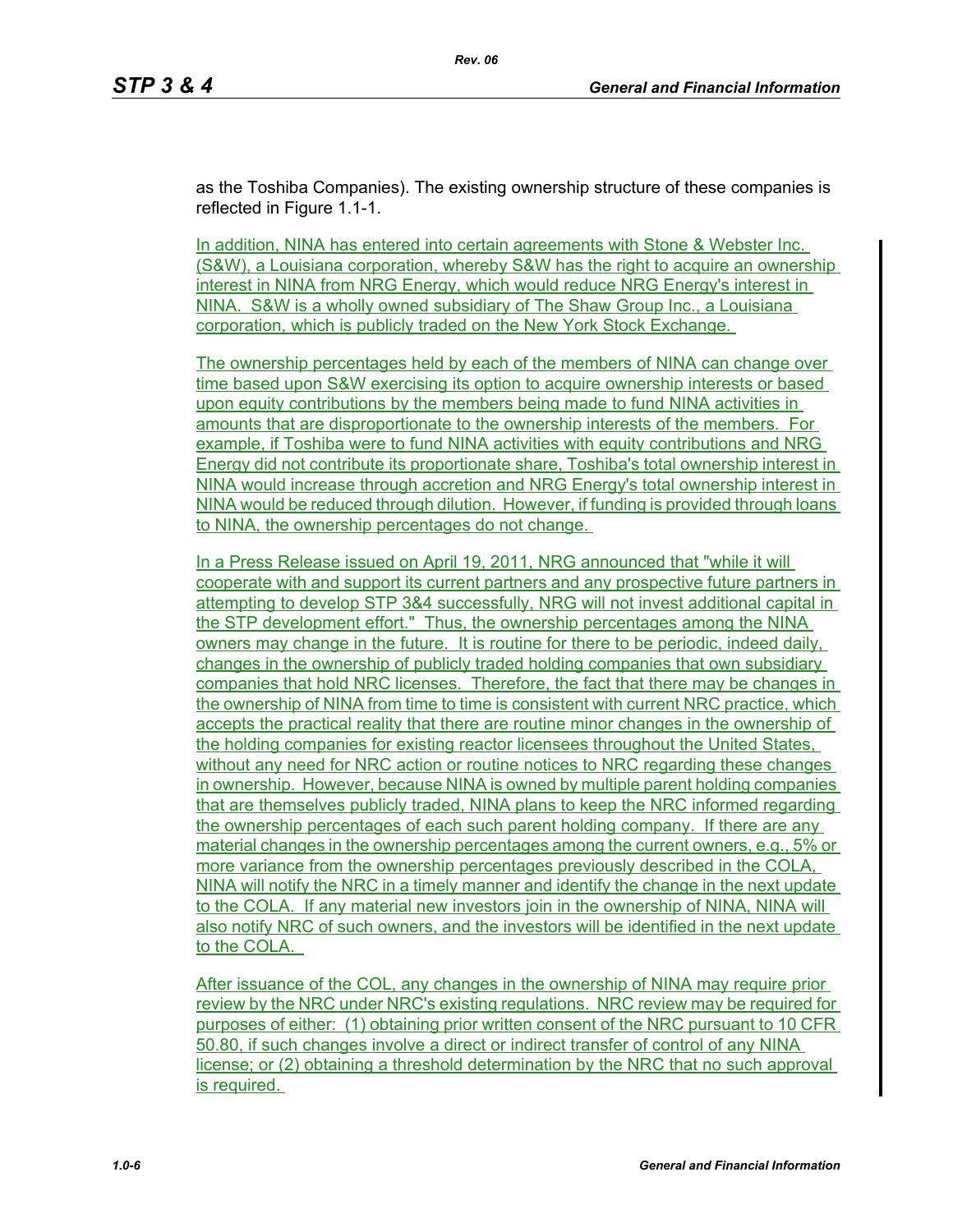In addition, material changes in the foreign ownership of NINA will be reported to NRC in accordance with NRC's Regulatory Information Summary 2000-01, "Changes Concerning Foreign Ownership, Control, or Domination of Nuclear Reactor Licensees" (Feb. 1, 2000). Foreign ownership issues are addressed in Section 1.5 of this Part 1 and in the Negation Action Plan (NAP) provided as Appendix 1D of Final Safety Analysis Report Chapter 1. Section 2.0(c) of the NAP, provides that NINA will assure that U.S. owners at all times hold at least 10% of the equity of NINA. Taking into account CPS Energy's 7.625% ownership interests, indirect foreign ownership of STP 3&4 will at all times be less than 85%.

In a May 5, 2011 Form 10 Q filing with the Securities and Exchange Commission, NRG stated as follows:

NRG evaluated its investment in NINA for impairment. As part of this process, NRG evaluated the contractual rights and economic interests held by the various stakeholders in NINA, and concluded that **while it continues to hold majority legal ownership**, NRG ceased to have a controlling financial interest in NINA at the end of the first quarter of 2011. Consequently, NRG deconsolidated NINA as of March 31, 2011, in accordance with ASC-810, Consolidation, or ASC 810.

(Emphasis added.) The phrase "ceased to have a controlling financial interest" relates to financial accounting standards, and NRG's conclusion that it would deconsolidate its financial interests in NINA as of March 31, 2011, for purposes of NRG's accounting treatment, which has impacts on NRG's consolidated balance sheet. However, NRG continues to have a controlling legal ownership interest in NINA, and it will continue to exercise control over nuclear safety and security matters, *i.e.*, control of NINA within the meaning of Section 103.d of the Act and 10 CFR 50.38, until such time as the earlier of either: (1) the implementation of the NAP described in Section 1.5 below; or (2) the occurrence of NINA ownership changes that amount to a change in control of NINA for purposes of 10 CFR 50.80 (if such regulation were to apply, *i.e.*, after issuance of a license), but which in any event will be subject to the implementation of the NAP as described in Section 1.5 below.

NINA's principal offices are located at:

521 Fifth Avenue, 30th Floor New York, NY 10175

NINA's STP 3 & 4 organization that is focused on the design and construction of STP 3 & 4 and coordination with STPNOC for the operation of STP 3 & 4 maintains offices at:

> 4000 Avenue F Bay City, Texas 77414

The name, address, and citizenship of each director and principal officer of NINA are provided in Table 1.2-1.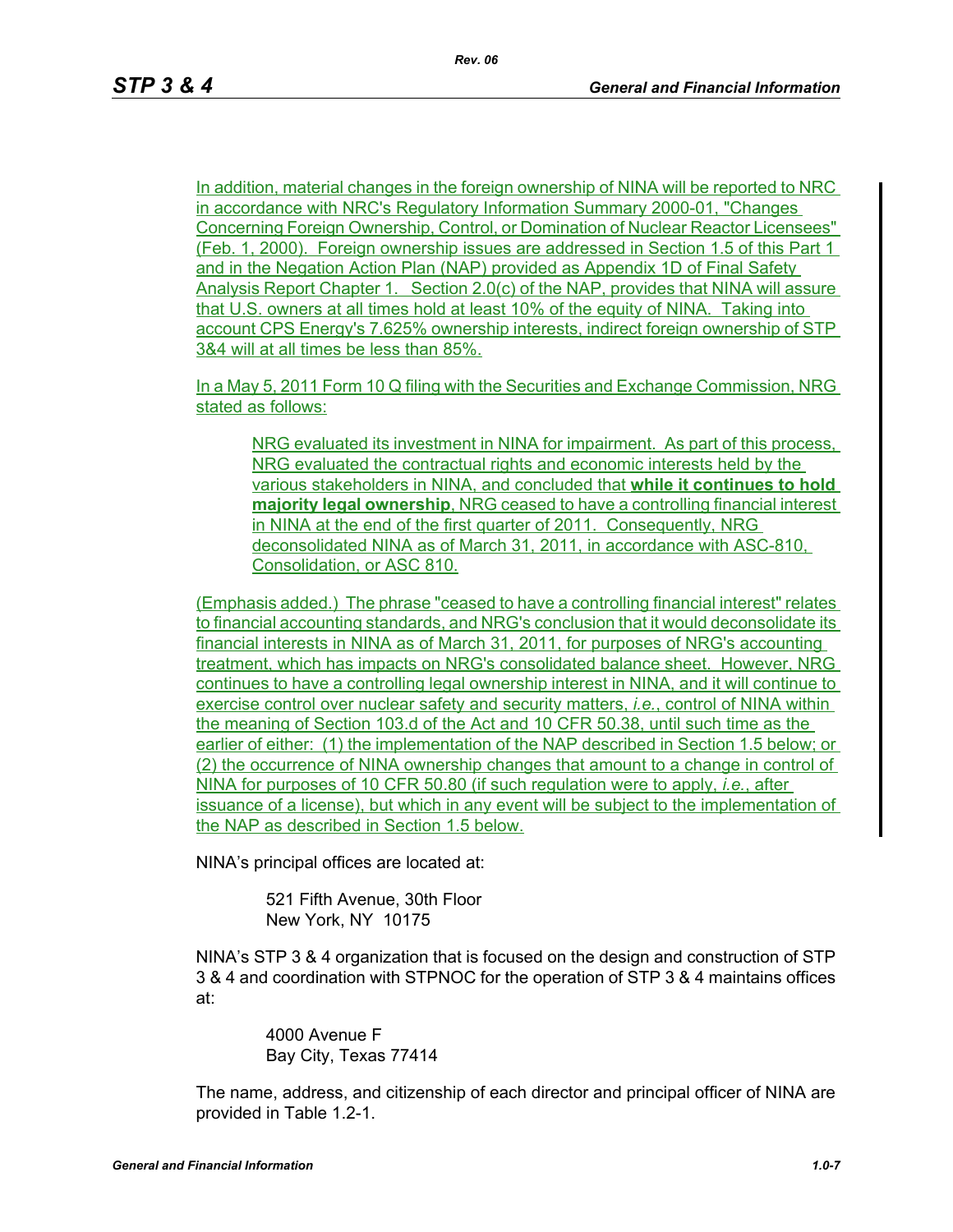#### NRG Energy, Inc.

NRG Energy is a wholesale power generation company with a significant presence in major competitive power markets in the United States. NRG Energy is engaged in the ownership, development, construction and operation of power generation facilities, the transacting in and trading of fuel and transportation services, and the trading of energy, capacity and related products in the United States and select international markets. As of December 31, 2009, NRG Energy had a total global generation portfolio of 187 active operating fossil fuel and nuclear generation units, at 44 power generation plants, with an aggregate generation capacity of approximately 24,115 MW, and approximately 400 MW under construction which includes partner interests of 200 MW. In addition to its fossil fuel plant ownership, NRG Energy has ownership interests in operating renewable facilities with an aggregate generation capacity of 365 MW, consisting of three wind farms representing an aggregate generation capacity of 345 MW (which includes partner interest of 75 MW) and a solar facility with an aggregate generation capacity of 20 MW. NRG Energy has one of the largest and most diversified power generation portfolios in the United States, with approximately 23,110 MW of fossil fuel and nuclear generation capacity in 179 active generating units at 42 plants and 365 MW renewable generation capacity, which consists of ownership interests in three wind farms and a solar facility.

NRG Energy is incorporated in the State of Delaware and was formed in 1992 as the non utility subsidiary of Northern States Power Company, which was itself merged into New Century Energies, Inc. to form Xcel Energy, Inc., in 2000. NRG Energy is no longer affiliated with Northern States Power or Xcel Energy, Inc. NRG Energy is a wholesale power generation company that is publicly owned and traded on the New York Stock Exchange. It primarily engages in the ownership and operation of power generation facilities, the transacting in and trading of fuel and transportation services, and the marketing and trading of energy, capacity and related products in the United States and internationally. NRG Energy has a diverse portfolio of electric generation facilities in terms of geography, fuel type, and dispatch levels. In the Texas deregulated electricity market, NINA 3 and NINA 4 will sell their portions of the electrical energy produced at STP to the general ERCOT market described below.

NRG Energy's principal offices are located at:

211 Carnegie Center Princeton, NJ 08540

The name, address, and citizenship of each director and principal officer of NRG Energy are provided in Table 1.2-2.

NINA Texas 3 LLC and NINA Texas 4 LLC

NINA 3 and NINA 4 are limited liability companies organized under the laws of the State of Delaware, and they operate in the state of Texas. NINA 3 and NINA 4 are wholly owned subsidiaries of NINA Investments LLC, a limited liability company organized under the laws of the State of Delaware, which in turn is a wholly owned subsidiary of NINA Investments Holdings LLC (NINA Holdings), a limited liability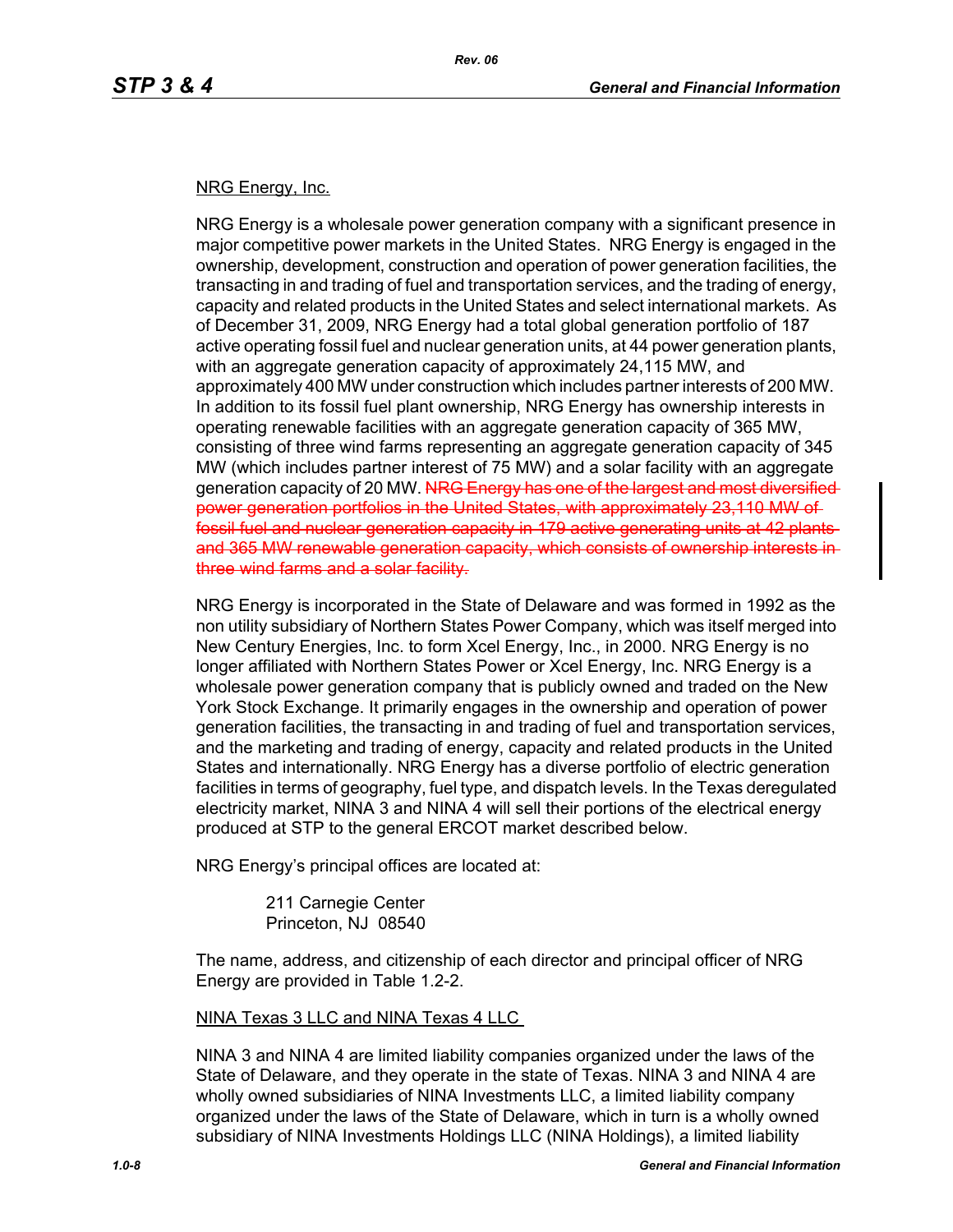company organized under the laws of the State of Delaware, and a wholly owned subsidiary of NINA. Through its wholly owned subsidiaries, NINA owns 100% of NINA 3 and NINA 4.

It is anticipated that there will may be additional equity investors in NINA and/or its subsidiaries prior to beginning construction under the COL. If additional foreign or domestic investors agree to participate in the ownership of NINA 3 and NINA 4, any such investors will be subject to a foreign ownership control and domination Negation Action Plan as described in greater detail in Section 1.5 below.

The offices for NINA 3 and NINA 4, their controlling parent companies, and the Toshiba Companies are located at:

> Nuclear Innovation North America LLC NINA Investments Holdings LLC NINA Investments LLC NINA Texas 3 LLC NINA Texas 4 LLC 521 5<sup>th</sup> Avenue, 30<sup>th</sup> Floor New York, New York 10175 and 4000 Avenue F Bay City, Texas 77414

NRG Energy, Inc. 211 Carnegie Center Princeton, New Jersey 08540

Toshiba Corporation 1-1, Shibaura 1-chome, Minato-ku, Tokyo 105-8001, Japan

Toshiba America Nuclear Energy Corporation 3545 Whitehall Park Drive, Suite 500 Charlotte, NC 28273

Toshiba America, Inc. 1251 Avenue of the Americas, Suite 4110 New York, NY 10020

The name, address, and citizenship of each of the directors and officers of thecorporationsNINA 3 and NINA 4 are provided in Table 1.2-3.

City Public Service Board of the City of San Antonio

CPS Energy is a Texas municipal utility and an independent Board of the City of San Antonio. The City of San Antonio, Texas acquired its electric and gas utilities in 1942 from the American Light and Traction Company, which had been ordered by the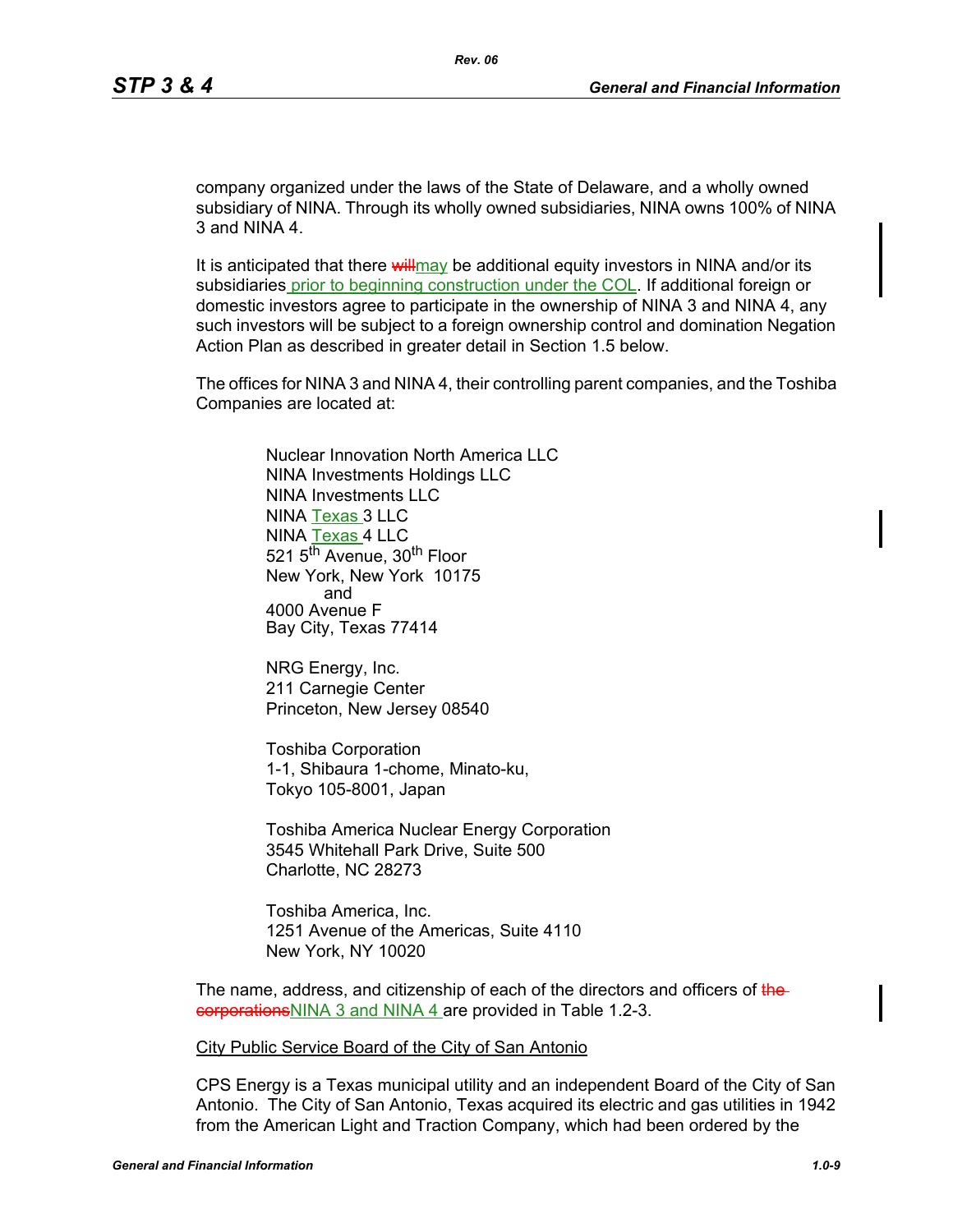federal government to sell properties under provisions of the Holding Company Act of 1935. Today, CPS Energy is the nation's largest municipally owned energy company providing both natural gas and electric service, serving more than 700,000 electric customers and approximately 320,000 natural gas customers in and around the seventh largest city in the United States. CPS Energy has earned the highest financial rating of any municipal gas and electric system in the nation.

The offices for CPS Energy are located at:

CPS Energy 145 Navarro San Antonio, Texas 78205 CPS Energy PO Box 1771 San Antonio, Texas 78296

 $\blacksquare$ 

 $\mathbf I$ 

The name, address, and citizenship of each of the trustees and senior executive team members of CPS Energy are provided in Table 1.2-4.

#### **STP Nuclear Operating Company**

Pursuant to an Operating Agreement between the participants of STP 1 & 2, STPNOC is responsible for the licensing, operation, maintenance, modification, decontamination, and decommissioning of STP 1 & 2, and STPNOC will have the same responsibility for STP 3&4 after responsibility under each license is transitioned to STPNOC on the date on which the Commission makes a finding that acceptance criteria are met under 10 CFR 52.103(g) or allows operation during an interim period under the combined license under 10 CFR 52.103(c). The participants of  $STP$  1 & 2 are liable for payments that are chargeable to STP 1 & 2 in proportion to each of the participant's respective undivided ownership interest in STP 1 & 2. During commercial operation, the participants in STP 3 & 4 will be liable for payments chargeable to STP 3 & 4 in proportion to each of the participant's respective undivided ownership interest in STP 3 & 4. Common facilities charges are shared by the STP 1 & 2 and STP 3 & 4 participants. STPNOC will operate STP 3 & 4 pursuant to terms of the existing Operating Agreement. STPNOC is a Texas non-profit corporation.

The offices for STPNOC are located at:

STP Nuclear Operating Company 4000 Avenue F Bay City, Texas 77414

The name, address, and citizenship of each of the directors and officers of STPNOC are provided in Table 1.2-5

#### Regulatory Agencies with Jurisdiction over Rates and Services

Retail Service Rates:

Under the Texas Public Utility Regulatory Act (PURA), significant original jurisdiction over the rates, services, and operations of "electric utilities" is vested in the Public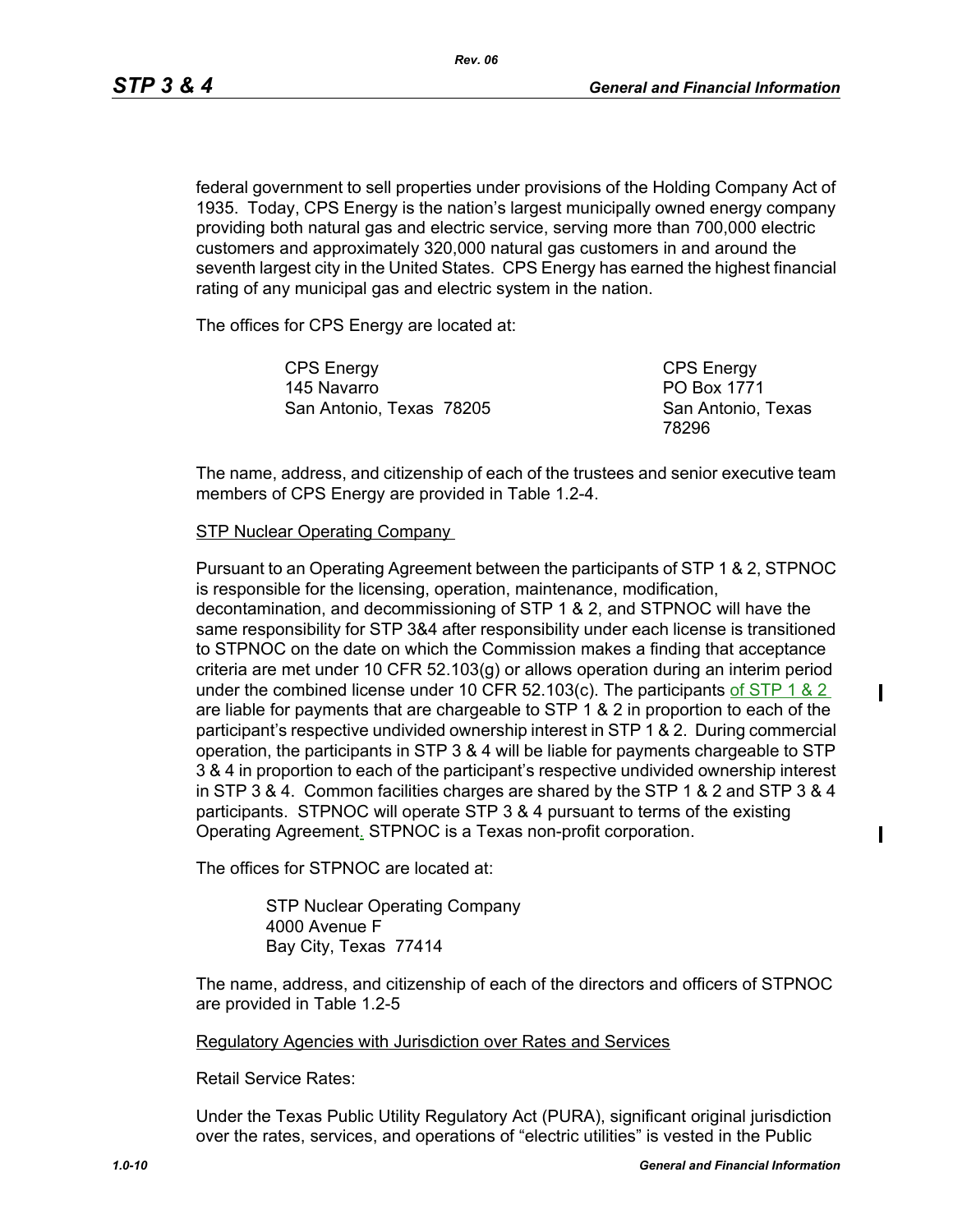Utility Commission of Texas (PUCT). In this context, "electric utility" means an electric investor-owned utility. Since the electric deregulation aspects of PURA became effective on January 1, 2002, the PUCT's jurisdiction over electric investor-owned utility (IOU) companies primarily encompasses only the transmission and distribution functions.

The PUCT has jurisdiction over the electric market in the Electric Reliability Council of Texas (ERCOT) region. That authority is focused on wholesale and retail market oversight, customer protection rules, utility (delivery) ratemaking and oversight, reliability compliance, and matters related to the transition to the competitive market, such as oversight of nuclear decommissioning trusts of existing nuclear plants in ERCOT. Traditional retail ratemaking for much of the ERCOT region has been replaced with a "customer choice" model where retail rates are established in a competitive market, subject to PUCT customer protection rules. Likewise, the wholesale electric market pricing is set by competitive processes (under the market oversight of the PUCT and a Wholesale Market Monitor selected by the PUCT), both through bilateral power agreements and as part of ERCOT ancillary service auctions. The ERCOT corporate organization serves as the independent system operator responsible for transmission system open access, energy scheduling and accounting, transmission control area management, system planning, and support of the competitive retail market and financial settlement of the wholesale market. Municipal utilities, including CPS Energy, and electric cooperatives have authority to acquire energy and set retail rates under their own authority and may choose to be exempt from the competitive market.

PURA generally excludes municipally-owned utilities (Municipal Utilities), such as CPS Energy, from PUCT jurisdiction, although the PUCT has jurisdiction over electric wholesale transmission rates. Under the PURA, a municipal governing body or the body vested with the power to manage and operate a Municipal Utility such as CPS Energy has exclusive jurisdiction to set rates applicable to all services provided by the Municipal Utility with the exception of electric wholesale transmission activities and rates. Unless and until the City Council and Board choose to opt-in to electric retail competition, CPS Energy retail service electric rates are subject to appellate, but not original rate regulatory jurisdiction by the PUCT in areas that CPS Energy serves outside the San Antonio City limits. To date, no such appeal to the PUCT of CPS Energy retail electric rates has ever been filed. CPS Energy is not subject to the annual PUCT gross receipts fee payable by electric utilities.

Transmission Access and Related Rate Regulation:

ERCOT manages the flow of electric power to approximately 20 million Texas customers, representing 85 percent of the state's electric load and 75 percent of the Texas land area. As the independent system operator for the region, ERCOT schedules power on an electric grid that connects 38,000 miles of high-voltage transmission lines and more than 500 generation units. ERCOT also manages financial settlements for the competitive wholesale bulk-power market and administers customer switching for 5.9 million Texans in competitive choice areas. ERCOT is a membership-based nonprofit corporation, governed by a board of directors and subject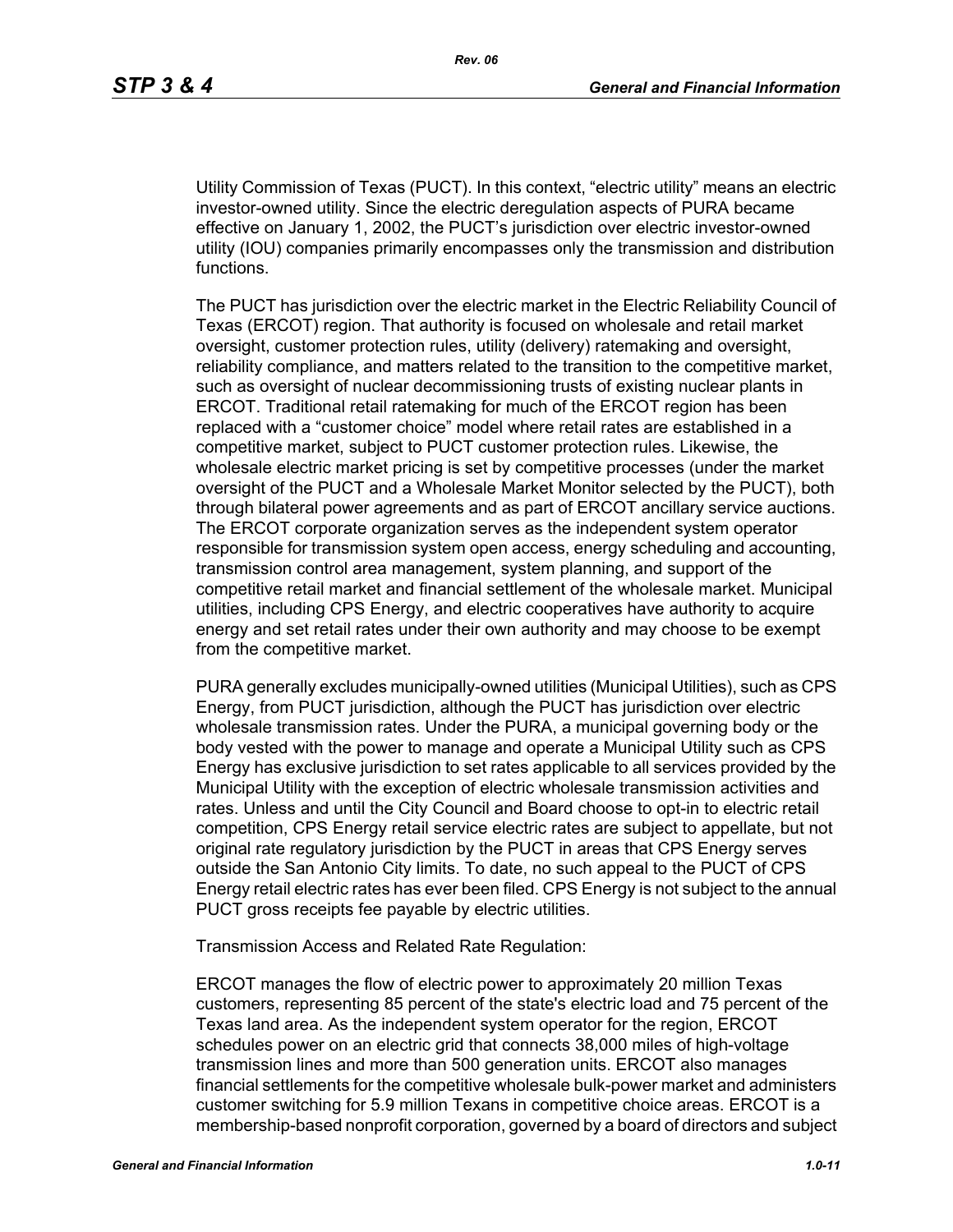to oversight by the PUCT and the Texas Legislature. ERCOT's members include retail consumers, investor- and municipal-owned electric utilities, rural electric cooperatives, river authorities, independent generators, power marketers and retail electric providers.

Pursuant to amendments made by the Texas Legislature in 1995 to the PURA (PURA95), Municipal Utilities, including CPS Energy, became subject to the regulatory jurisdiction of the PUCT for transmission of wholesale energy. PURA95 requires the PUCT to establish open access transmission on the interconnected Texas grid for all utilities, co-generators, power marketers, independent power producers and other transmission customers.

The 1999 Texas Legislature amended the PURA95 to expressly authorize rate authority over Municipal Utilities for wholesale transmission and to require that the postage stamp method be used exclusively for pricing wholesale transmission transactions. The PUCT in late 1999 amended its transmission rule to incorporate fully the postage stamp pricing method which sets the price for transmission at the system average for ERCOT. CPS Energy's wholesale open access transmission charges are set out in tariffs filed at the PUCT, and are based on its transmission cost of service approved by the PUCT, representing CPS Energy's input to the calculation of the statewide postage stamp pricing method. The PUCT's rule, consistent with provisions in PURA §35.005(b), also provides that the PUCT may require construction or enlargement of transmission facilities in order to facilitate wholesale transmission service.

The offices for PUCT and ERCOT are located at:

Public Utility Commission of Texas 1701 N. Congress Avenue P.O. Box 13326 Austin, Texas 78711-3326

Electric Reliability Council of Texas 7620 Metro Center Drive Austin, Texas 78744

#### Trade and News Publications

Table 1.2-6 provides a list of trade and news publications that would be appropriate to provide reasonable notice of the application to those municipalities, private utilities, public bodies, and cooperatives that might have a potential interest in the facility.

#### **1.3 Financial Qualifications**

#### NINA 3 and NINA 4

As of January 31, 2010, the owners (NINA 3, NINA 4, and CPS Energy) had incurred expenditures of approximately \$706 million developing STP 3 & 4, and funding for these costs has already been committed to the project. CPS Energy has alreadycompletely funded nearly its entire share of the costs incurred through January 31, 2010<del>, and the total amount remaining to be paid by CPS Energy as of May 1, 2010</del> was less than \$10 million. The remaining funding for the construction of STP 3 will be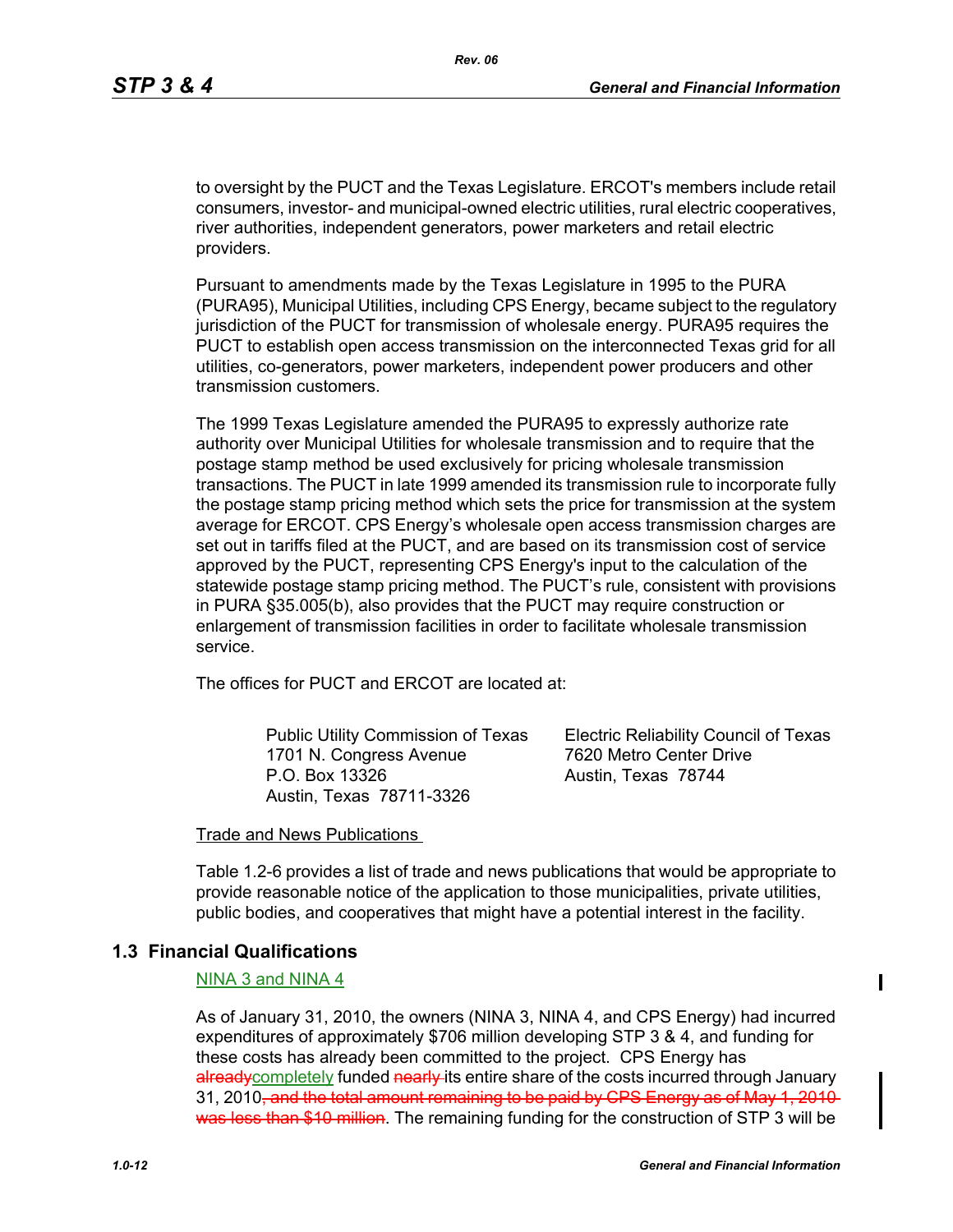provided by NINA 3, and the remaining funding for the construction of STP 4 will be provided by NINA 4.

On March 1, 2010, the owners reached an agreement whereby CPS Energy has reduced its ownership interest in the project to 7.625%, and NINA 3 and NINA 4 will be responsible for arranging for the financing and equity contributions necessary to complete development and construction of STP 3 & 4. Excepting obligations regard the funding of costs incurred by January 31, 2010, CPS Energy is not responsible for any further funding obligations until commercial operation. As such, NINA 3 and NINA 4 demonstrate herein that, upon meeting certain conditions, there is reasonable likelihood that they will have sources for funding 100% of the remaining costs during construction.

Tables 1.3-1 provides a summary of project costs for STP 3 & 4 as estimated by NINA. Table 1.3-2 provides the projected source of funds. As shown in Table 1.3-2, NINA 3and NINA 4 each demonstrates the ability to fund its pro rata share of the Projectutilizing its respective sources of funding. Under the terms of the settlement agreement, NINA 3 and NINA 4 are expected to make certain payments to CPS Energy in the future. As such, CPS Energy's projected "net" contribution toward construction is reflected as a source of funds in Table 1.3-2, rather than an amount equal to 50% of the costs incurred through January 31, 2010. NINA 3 and NINA 4 expect to obtain a Department of Energy (DOE) Loan Guarantee to provide funding for the estimated costs in Table 1.3 1. The anticipated terms of such a Loan Guarantee and prerequisites for a financial closing for such a Loan Guarantee are set forth in detail in the draft Term Sheet for DOE conditional loan guarantee commitment dated February 9, 2011. These conditions require that a complex package of equity commitments, reserve funds, and credit facilities (including working capital) be obtained and put in place prior to financial closing, consistent with the source of funds in Table 1.3 2. Thus, NINA 3 and NINA 4 are financially qualified based upon the following license condition being met prior to pouring any safety related concrete for STP 3 & 4:

The pouring of safety-related concrete for STP Units 3 and 4 shall not commence before funding is committed, as evidenced by the licensees making available for NRC inspection, executed copies of:

- *(a)* the Loan Guarantee Documents, the Supplemental Facility Documents, and the Working Capital Documents, as defined in the draft Term Sheet for DOE conditional loan guarantee commitment dated February 9, 2011; or
- *(b)* other documentation evidencing a financial closing, which includes financing through loan arrangements, including requirements regarding equity commitments and working capital, that are equivalent or substantially comparable to the financing arrangements contemplated by the draft Term Sheet for DOE conditional loan guarantee commitment dated February 9, 2011.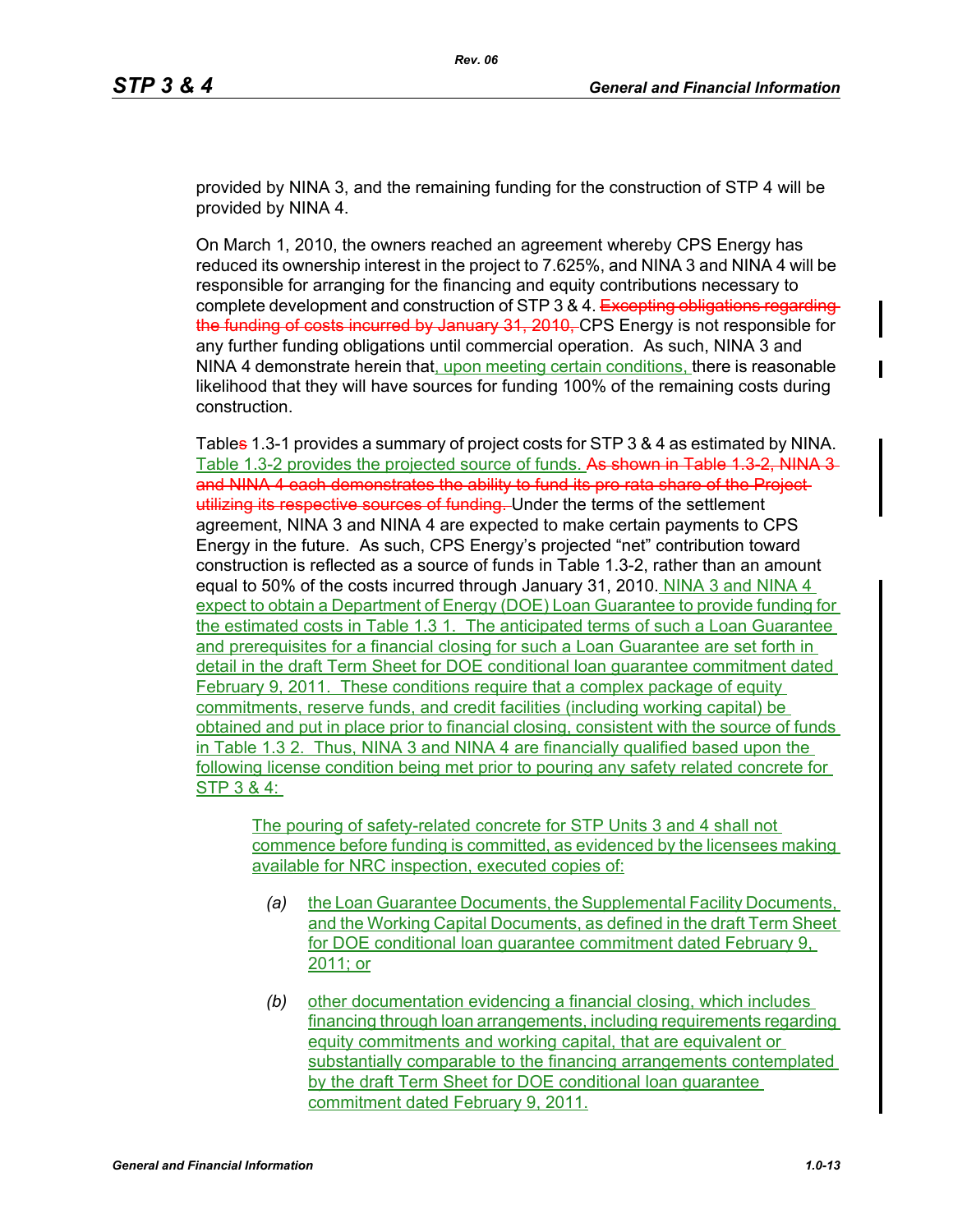Table 1.3-3 provides the operations and maintenance costs corresponding to NINA's share of the Project for the first five years for Unit 3 and Unit 4. The sources to cover the operating costs for NINA will come from the sale of electricity through Power Purchase Agreements (PPAs) as well as through merchant sales to the wholesale power market. A description of the PPAs is provided in Table 1.3-4. The terms of the draft Term Sheet for DOE conditional loan guarantee commitment dated February 9, 2011 require that NINA 3 and NINA 4 meet certain conditions relating to the execution of PPAs as well as impose working capital requirements to assure that adequate funds are available during operation. As such, meeting the license condition described above also provides reasonable assurance that NINA 3 and NINA 4 will have adequate funds to pay for operating costs during plant operations.

CPS Energy is an "electric utility" as defined in 10 CFR 50.2 and in COL-ISG-02, "Interim Staff Guidance on Financial Qualifications of Applicants for Combined License Applications," and therefore, in accordance with 10 CFR 50.33(f), CPS Energy is not required to provide detailed O&M finance estimates as part of this submittal.

The financial qualifications of the proposed licensees NINA 3 and NINA 4 are demonstrated through the information provided in Tables 1.3-1 through 1.3-4. Further background information is provided below.

#### **All tables referenced above are proprietary and confidential, and should be withheld from public disclosure.**

#### Nuclear Innovation North America LLC

NINA is a company whose focus is to market and promote ABWR nuclear technology, and develop and construct ABWR nuclear power generation facilities in the U.S. NINA was formed in February 2008 by NRG Energy. On February 29, 2008, Toshiba entered into agreements with NRG Energy to invest up to \$300 million in NINA in return initially for 12% of the membership interests, with NRG Energy owning the remaining 88%. The ownership interests are subject to change based upon ongoing capital contributions by the members. The parties closed on the joint venture transaction on May 1, 2008. In addition to its up to \$300 million investment in NINA, Toshiba has extended EPC terms exclusively to NINA for an additional four units beyond STP 3 & 4 in order to facilitate the development of additional ABWR plants in the U.S. With the support of its shareholders, NINA is uniquely positioned to lead the nuclear renaissance in the U.S. with ABWR as the nuclear technology of choice. NINA intendsto use the combination of NRG Energy's leadership position in the power generation industry along with Toshiba's premier position in nuclear engineering, design and construction to develop and build its own new nuclear units as well as provide value added solutions to other companies pursuing new nuclear development.

NINA plans to execute a licensing, design and construction services agreement with NINA 3 and NINA 4. The licensing, design and construction services agreement will clearly delineate NINA's authority with respect to design and construction, the authority of NINA 3 and NINA 4 with respect to financial decisions, and the obligation of the NINA 3 and NINA 4 to pay for the costs of construction. As such, NINA's financial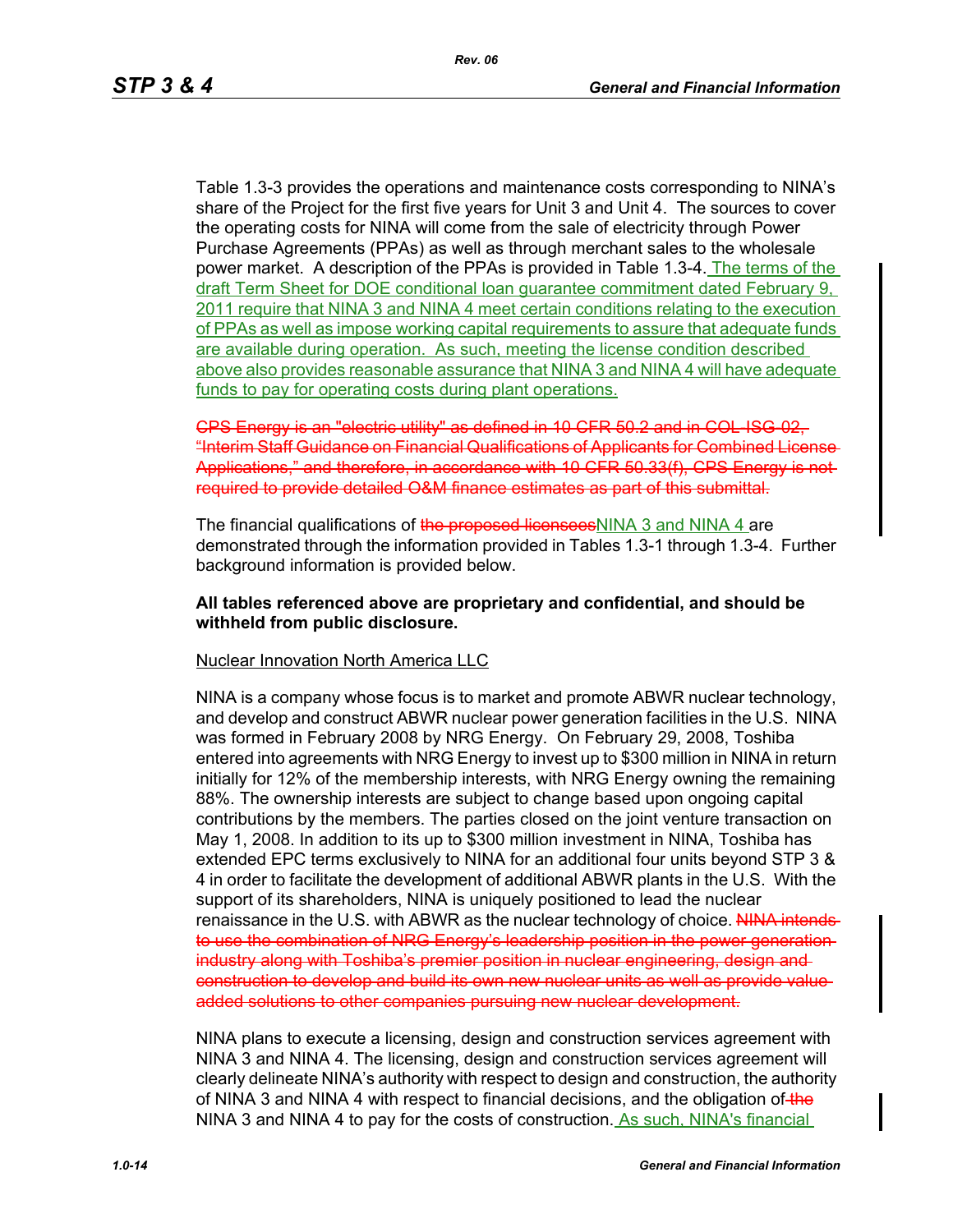qualifications are derived from the reasonable assurance that NINA 3 and NINA 4 will provide funding during construction.

#### NRG Energy

NRG Energy provides the following information required by 10 CFR 50.33(f), 10 CFR 50 App C, and NUREG-1577, Rev. 1 to demonstrate that NRG Energy possesses or has reasonable assurance of obtaining the funds necessary to cover estimated construction costs and related fuel cycle costs.

As of December 31, 2009, NRG Energy had a total global portfolio of 187 active operating fossil fuel and nuclear generation units, at 44 power generation plants, with an aggregate generation capacity of approximately 24,115 MW, and approximately 400 MW under construction which includes partner interests of 200 MW. In addition to its fossil fuel plant ownership, NRG Energy has ownership interests in operating renewable facilities with an aggregate generation capacity of 365 MW, consisting of three wind farms representing an aggregate generation capacity of 345 MW (which includes partner interest of 75 MW) and a solar facility with an aggregate generation capacity of 20 MW. NRG Energy has one of the largest and most diversified power generation portfolios in the United States, with approximately 23,110 MW of fossil fuel and nuclear generation capacity in 179 active generating units at 42 plants and 365 MW renewable generation capacity, which consists of ownership interests in three wind farms and a solar facility.

On February 23, 2010, NRG Energy reported full year 2009 and fourth quarter results. 2009 was a record year for NRG Energy both in terms of Earnings Before Interest, Taxes, Depreciation and Amortization (known as EBITDA) and cash flow, despite challenging economic conditions. Adjusted cash from operations increased 26% to a record \$1.862 billion for the full year. Liquidity for the company continues to grow, with a year-end total of \$3.8 billion, including \$2.3 billion in cash.

Full-year 2009 financial highlights include:

- \$2,618 million of adjusted EBITDA up 14% from 2008
- \$1,862 million of adjusted cash from operating activities up 26% from 2008
- \$941 million of net income and \$3.44 per diluted common share
- \$500 million of common stock (19.3 million shares) repurchased during the year

For the year ended December 31, 2009, NRG Energy generated approximately \$2.1 billion of free cash flow from operations and had total assets of approximately \$23billion. The company aggressively manages its credit profile, and targets credit metrics well beyond its stipulated ratings from the credit rating agencies. As of December 31, 2009, NRG Energy maintained a Debt to Total Capitalization ratio of 55% and Debt to EBITDA of 3.1x. Commensurate with aggressively managing its credit profile, NRG Energy employs a disciplined approach to capital allocation. The process within NRG Energy of devoting capital to new projects is a rigorous one, with only the most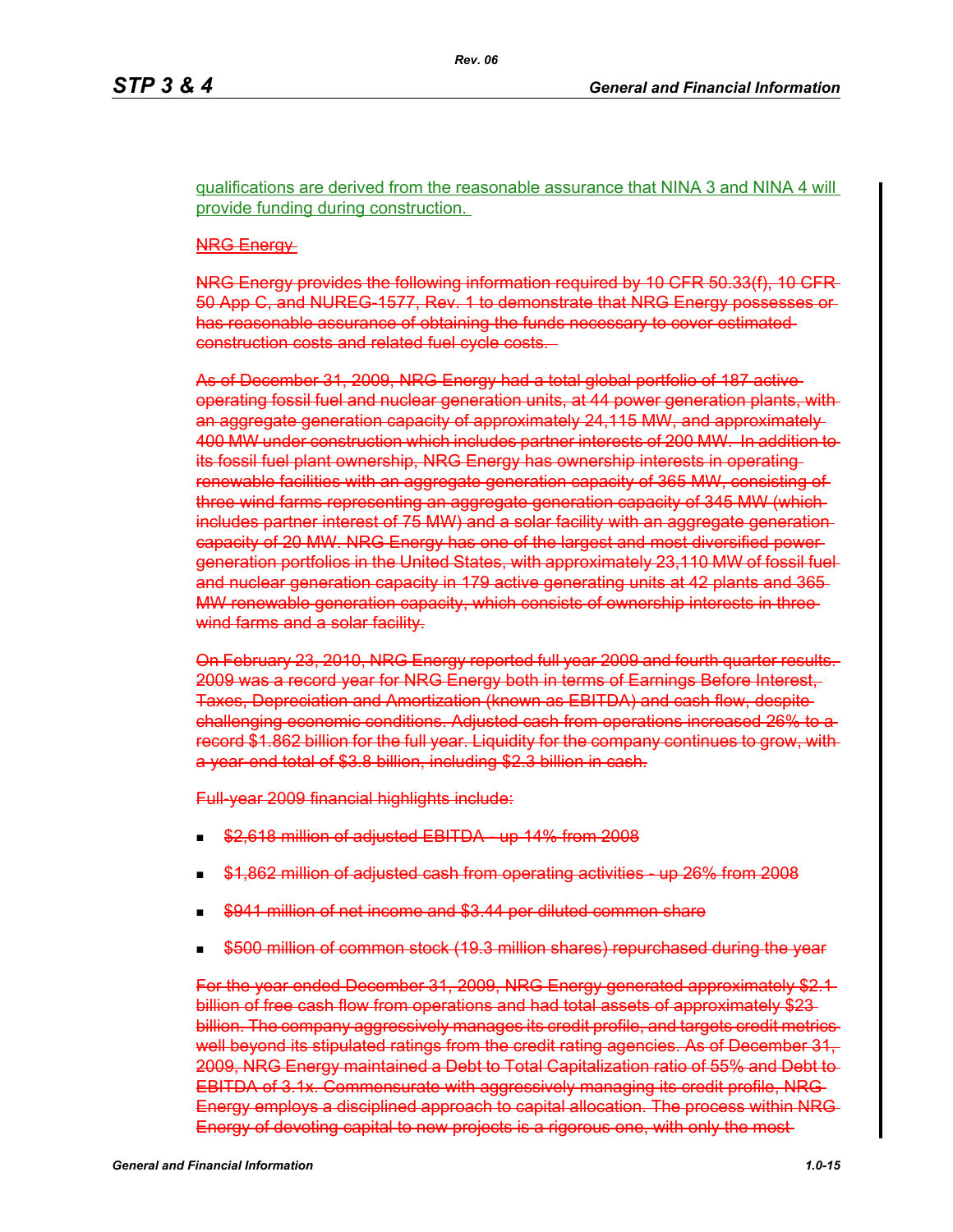deserving projects receiving funding. With respect to the future, NRG expected to generate \$9.2 billion in free cash flow (excluding STP 3 & 4 development costs) or 5.5x its funding requirement for STP 3 & 4 through Commercial Operation Date (COD). Accordingly, NRG Energy is capable of fully funding its share of Project costs through COD by relying solely on cash flow from operations.

Further detailed financial information on NRG Energy may be or at www.nrgenergy.com.

#### CPS Energy

CPS Energy is the trademarked name through which the City of San Antonio, acting by and through the City Public Service Board, does business. CPS Energy is a Texas municipal utility and an independent Board of the City of San Antonio. CPS Energy generates and distributes electricity and recovers the cost of this electricity through rates approved by its rate regulator, the City of San Antonio, thus meeting the definition of an "electric utility" in 10 CFR 50.2. Therefore, CPS Energy is exempt from financial qualification review for the operating license pursuant to 10 CFR 50.33(f) and in accordance with Section III.1.b. of NUREG-1577, Rev. 1. As noted above, CPS Energy has already provided substantial funding for the development of STP 3 & 4, originally as a 50% owner. It now is relying upon NINA 3 and NINA 4 to provide funding for the remaining costs to develop and construct STP 3 & 4, including CPS Energy's 7.625% interests in STP 3 & 4.

CPS Energy is an "electric utility" as defined in 10 CFR 50.2 and in COL-ISG-02, "Interim Staff Guidance on Financial Qualifications of Applicants for Combined License Applications," and therefore, in accordance with 10 CFR 50.33(f), CPS Energy is not required to provide detailed O&M finance estimates as part of this submittal.

#### **STPNOC**

Pursuant to an Operating Agreement between the participants of STP 1 & 2, STPNOC is responsible for the licensing, operation, maintenance, modification, decontamination, and decommissioning of STP 1 & 2, and during the operation of STP 3 & 4, STPNOC will have the same responsibility for STP 3 & 4. STPNOC is not responsible for construction activities; therefore, the NRC review of STPNOC's financial qualifications is limited to its ability to fund activities during operations. As indicated above, the terms of the operating Agreement provide that the owners fund STPNOC's costs for operating STP 1 & 2 and STP 3 & 4. As such, STPNOC's financial qualifications are derived from the reasonable assurance that NINA 3, NINA 4, and CPS Energy will provide funding during operations.

#### **1.4 Decommissioning Funding Assurance**

The plant owners certify that prior to initial fuel load they will provide assurance for funding decommissioning based upon the NRC minimum "formula" amount calculated pursuant to 10 CFR 50.75(c). Table 1.4-1 provides the current calculation of the NRC formula amount, which is the same for STP 3 and STP 4. This amount will be adjusted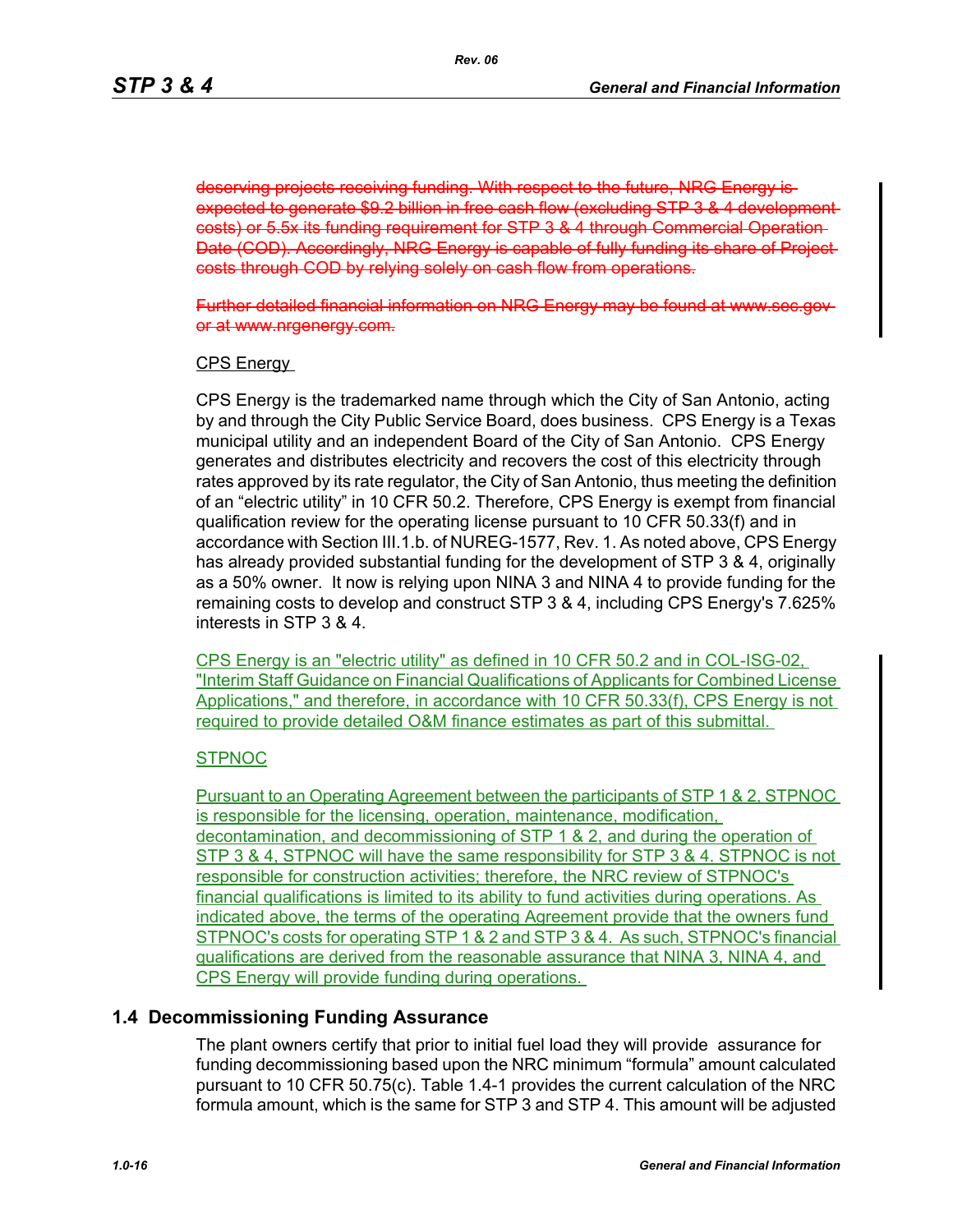annually in accordance with 10 CFR 50.75(b)(2). The plant owners' funding proposals to cover those costs in accordance with 10 CFR 50.75 are set forth below.

CPS Energy will provide decommissioning funding assurance for its proportionate obligation for decommissioning based upon its percentage interests of 7.625% in each unit using the external sinking fund method as provided for in 10 CFR  $50.75(e)(1)(ii)$ . CPS Energy qualifies to use this as its exclusive mechanism under the provisions of 10 CFR 50.75(e)(1)(ii)(A), because it is a municipality that establishes its own rates and is able to recover its cost of service allocable to decommissioning. In accordance with the requirements of 10 CFR 50.75(e)(1)(ii), CPS Energy will set aside funds periodically, no less frequently than annually, in a trust fund account segregated from its assets and outside its administrative control and in which the total amount of funds will be sufficient to fund decommissioning at the time permanent cessation of operations is expected.

In accordance with the terms of 10 CFR 50.75(e)(1)(vi), NINA 3 and NINA 4 will provide decommissioning funding assurance for their proportionate obligations for decommissioning based upon their percentage interests of 92.375% in each unit as described in Section 1.1 above using the external sinking fund method consistent with the provisions of 10 CFR 50.75(e)(1)(ii), except that NINA 3 and NINA 4 will not ordinarily collect funding from ratepayers. In accordance with the requirements of 10 CFR 50.75(e)(1)(ii), NINA 3 and NINA 4 will set aside funds periodically, no less frequently than annually, in a trust fund account segregated from their assets and outside of their administrative control and in which the total amount of funds will be sufficient to fund decommissioning at the time permanent cessation of operations is expected. However, the funds periodically set aside are expected to be generated from sales of power. Although NINA 3 and NINA 4 will not ordinarily collect funds from ratepayers as required by 10 CFR 50.75(e)(1)(ii)(A), exclusive reliance on this mechanism should be acceptable, because Texas Law provides a mechanism whereby NINA 3 and NINA 4 can elect to set aside funds under the jurisdiction and oversight of the PUCT, and pursuant to this mechanism, Texas law provides that ratepayers would be obligated to fund the total cost of decommissioning in the event that NINA 3 and NINA 4 fail to periodically set aside funds as planned. Tex. Util. Code Ann. § 39.206 (Vernon 1998 and Supp. 2007); P.U.C. Subst. R. 25.304. Thus, if NINA 3 and NINA 4 do not provide periodic funding from their own revenues, Texas Law would provide for a mechanism for funding decommissioning that does meet the requirements of 10 CFR  $50.75(e)(1)(ii)(A)$ .

A Decommissioning Report and certifications are provided in Table 1.4-1 consistent with the requirements of 10 CFR 50.75(b) and 10 CFR 50.75(e)(3).

#### **1.5 Foreign Ownership Restrictions**

#### CPS Energy

CPS Energy is a Texas municipal utility and an independent Board of the City of San Antonio. CPS Energy is neither owned, controlled, nor dominated by an alien, foreign corporation or foreign government.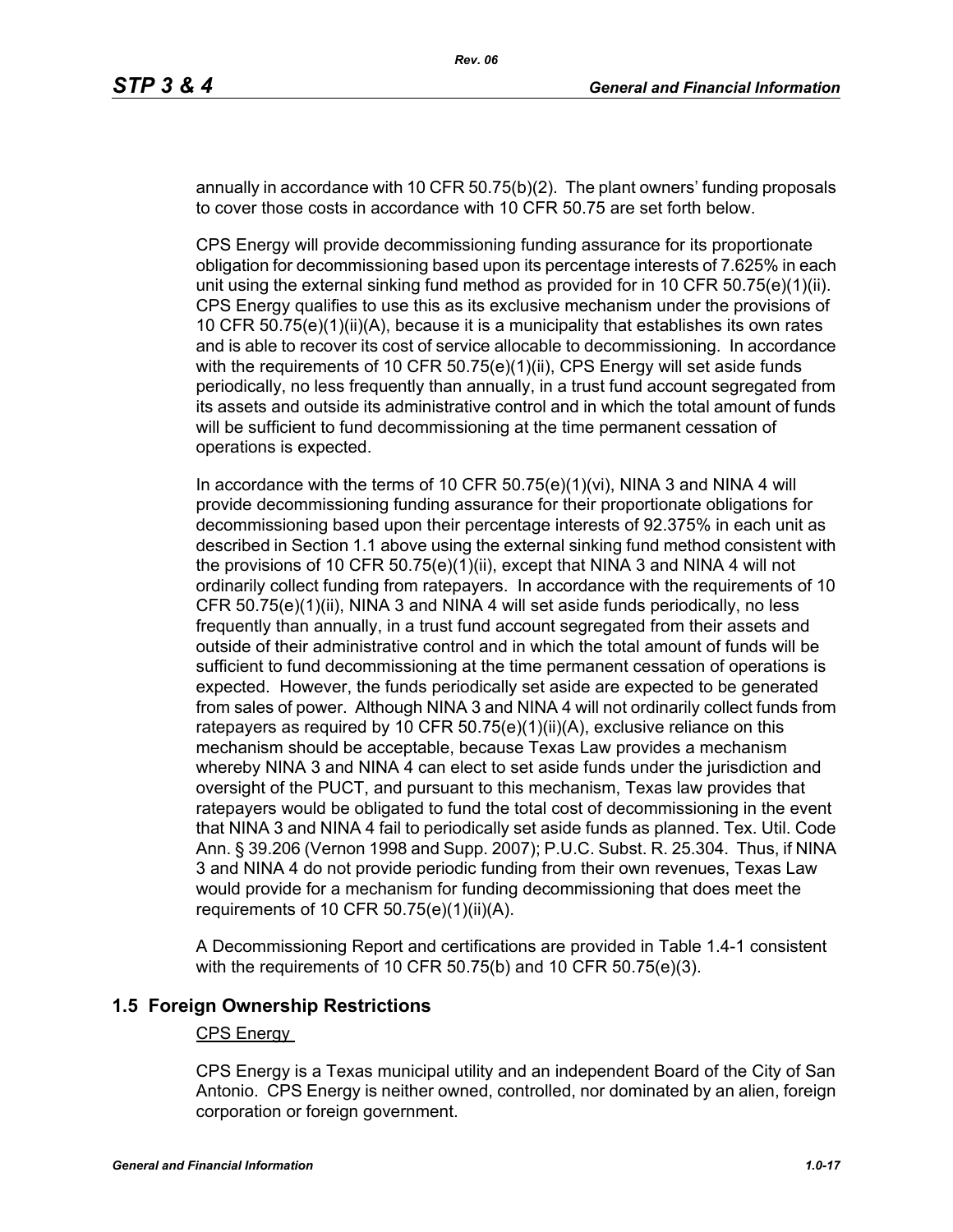I

#### NRG Energy

Section 13(d) of the Securities Exchange Act of 1934, as amended, 15 U.S.C. 78m(d), requires that a person or entity that owns or controls more than 5% of the securities of a company must file notice with the Securities and Exchange Commission (SEC). Based upon filings with the SEC, as of June 30, 2010, the only alien, foreign corporation, or foreign government that NRG Energy is aware of that holds more than 5% of the securities of NRG Energy is Orbis Investment Management, which is located in the United Kingdom and holds 15,435,027 shares of NRG Energy (which equates to an approximate ownership of 6%).

The directors and executive officers of NRG Energy are United States citizens, except for one executive officer. The one executive officer with foreign citizenship will not be able to exercise control over NRG Energy. As such, neither NRG Energy, nor the subsidiaries that it controls are owned, controlled, or dominated by any alien, foreign corporation, or foreign government.

#### NINA, NINA 3 and NINA 4

NINA has implemented the STP 3&4 Negation Action Plan (NAP) to provide requirements and guidance to ensure negation of potential foreign ownership, control or domination (FOCD) over the STP 3&4 licenses held by NINA, NINA 3, NINA 4 and CPS Energy. To allow for flexibility regarding NINA's ultimate ownership structure, the NAP assumes that the NINA ownership structure could include having a foreign owner or combination of foreign owners with ownership shares that are substantially greater than 50%, but NINA will assure that U. S. owners at all times hold at least 10% of the equity of NINA. The measures undertaken in the NAP provide the basis to conclude that NINA, NINA 3 and NINA 4 will not be owned, dominated, or controlled by foreign interests within the meaning of the Atomic Energy Act, and that issuance of a COL would not be inimical to the common defense and security. The NAP is provided as Appendix 1D of Final Safety Analysis Report Chapter 1, and implements measures to fully negate FOCD with respect to matters involving the nuclear safety, security, and reliability of STP 3&4 throughout the design, construction and operation of STP 3&4. The NAP describes the controls implemented to assure that the governance of NINA and the licensed activities undertaken by NINA, NINA 3 and NINA 4 are not subject to FOCD within the meaning 10 CFR 50.38 and Section 103.d of the Atomic Energy Act of 1954, as amended (Section 103.d of the Act).

The NAP was developed using the guidance provided by the NRC's "Final Standard Review Plan on Foreign Ownership, Control, or Domination," 64 FR 52355 (September 28, 1999) (FOCD SRP). Defense-in-depth is provided through a number of measures in order to assure that there is U.S. control over matters relating to nuclear safety, security and reliability, including most significantly the security programs and safety programs, including Quality Assurance. These measures effectively negate the risk that the foreign owned parent companies might exercise control, domination, or influence over matters that are required to be under U.S. control pursuant to the terms of 10 CFR 50.38 and Section 103.d of the Act.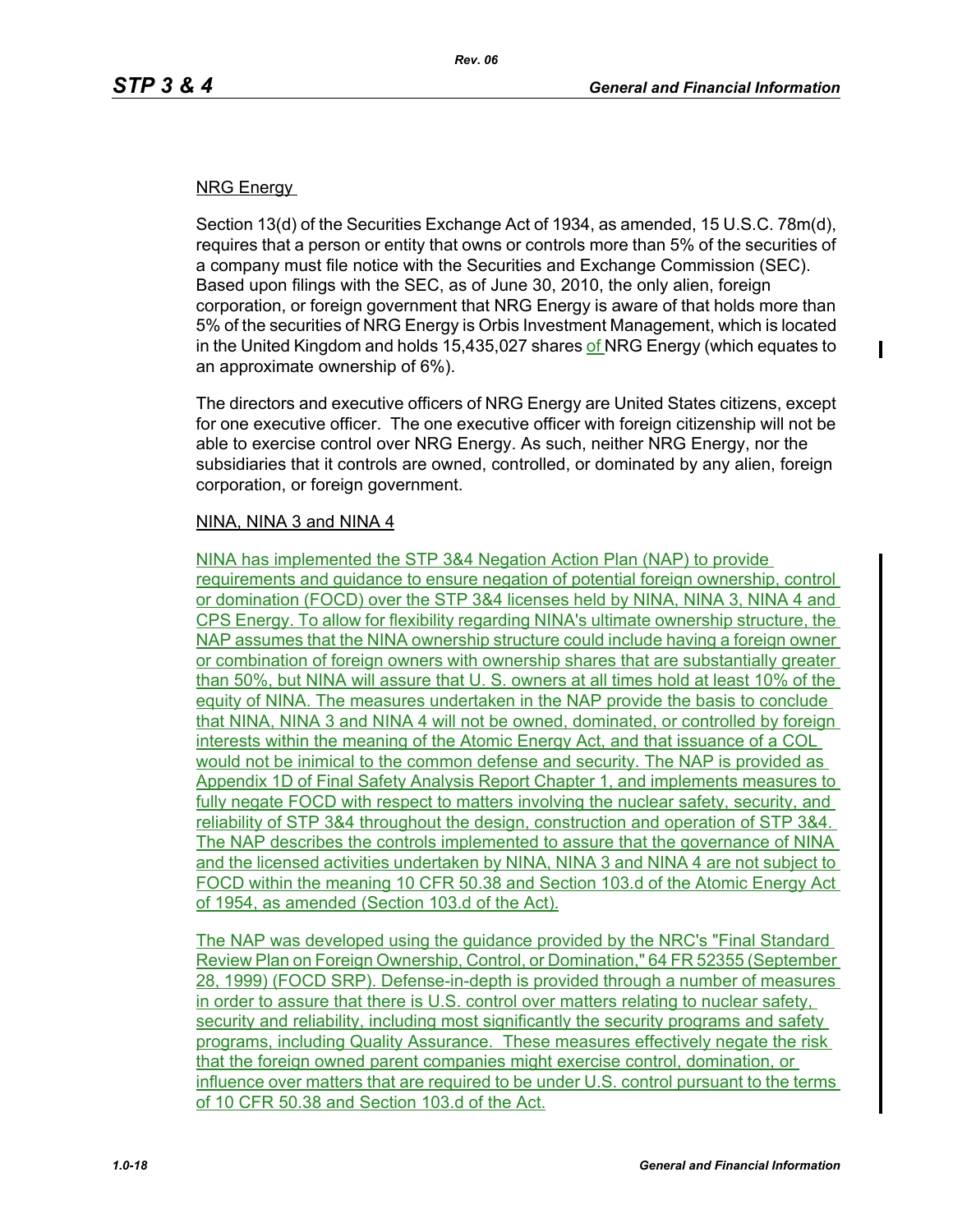NINA will be the licensee responsible for the design and construction of STP 3 & 4, which will be owned by CPS, NINA 3, and NINA 4. NINA 3 and NINA 4 are entities that are and will be owned and controlled by NINA through its intermediary holding company subsidiaries.

NINA plans to execute a licensing, design and construction services agreement with NINA 3 and NINA 4. The licensing, design and construction services agreement will clearly delineate NINA's authority with respect to design and construction, the authority of NINA 3 and NINA 4 with respect to financial decisions, and the obligation of NINA 3 and NINA 4 to pay for the costs of construction. Significantly, these terms will make clear that NINA, as the licensee responsible for design and construction, will have sole authority to make all decisions and to take all actions necessary or useful, *inter alia:*

- *(a)* To protect public health and safety and to determine appropriate action to be taken with respect to any matter relating to nuclear safety, quality, security or reliability, including, but not limited to, the following matters;
	- (i) Implementation or compliance with any NRC generic letter, bulletin, order, confirmatory order or similar requirement issued by the NRC:
	- (ii) Prevention or mitigation of a nuclear event or incident or the unauthorized release of radioactive material;
	- (iii) Placement of the plant in a safe condition following any nuclear event or incident:
	- (iv) <del>Compliance with the Atomic Energy Act, the Energy</del> Reorganization Act, or any NRC Rule;
	- (v) The obtaining of or compliance with a specific license issued by the NRC and its Technical Specifications:
	- (vi) <del>Conformance with a specific Final Safety Analysis Report, or</del> other licensing basis document; and
	- (vii) Implementation of security plans and procedures, control of security information, administration of access to controlled security information, and compliance with government clearance requirements regarding access to restricted data.

The above list of matters over which NINA will have sole authority has been formulated in the context of operating reactors, and therefore, some of the above matters may not have full applicability to the construction of STP 3&4. However, the full range of matters is included so as to assure clarity as to NINA's authority as the licensee organization singularly responsible for direction of the design and construction of the proposed plant until such authority is transitioned to STPNOC.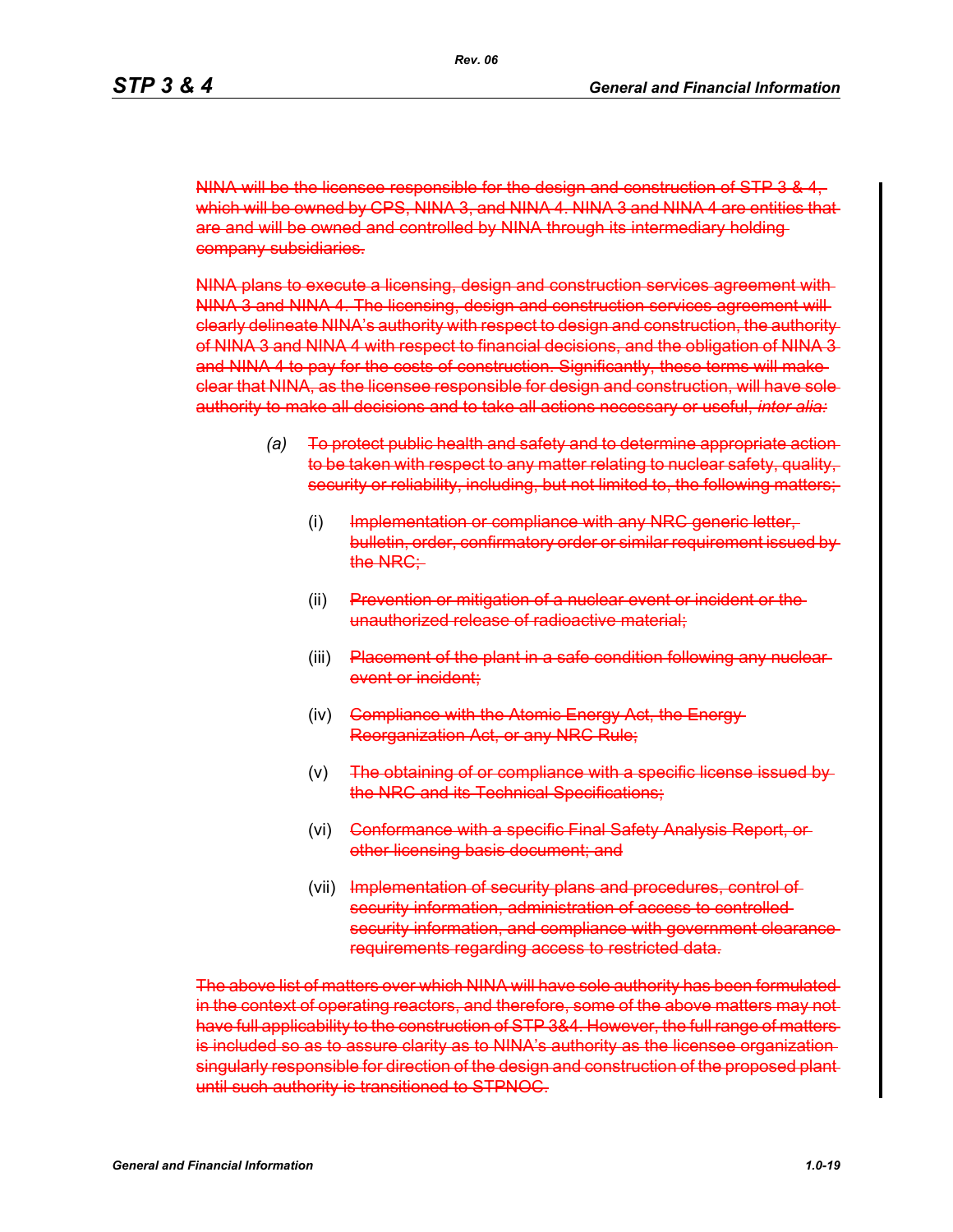As previously indicated, NINA is currently owned approximately 89.5% by NRG Energy and 10.5% by Toshiba America Nuclear, a Delaware corporation. Toshiba America Nuclear is a wholly owned subsidiary of Toshiba America, Inc., a Delaware corporation, which is a wholly owned subsidiary of Toshiba Corporation, a Japanese corporation. The existing ownership structure of these companies is reflected in Figure 1.1-1. Toshiba America Nuclear itself is indirectly owned, controlled and dominated by a foreign corporation. However, Toshiba America Nuclear is only a minority (approximately 10.5%), non-controlling investor in an intermediate holding company in the corporate ownership chain of NINA 3 and NINA 4. NINA currently is controlled by NRG Energy, which owns approximately 89.5% of NINA, and Toshiba America Nuclear is not able to exercise domination or control over NINA or any of the subsidiaries controlled by NINA. Under the terms of Section 5.1(d)(ii) of the LLC Agreement governing NINA, unanimous consent is required for certain matters such as change in business activity, indebtedness subject to certain terms, member transactions, change in investor rights, amendments to the LLC agreement, and liquidation. In addition, Toshiba America Nuclear's consent is required for certain matters specified in Section 5.1(d)(iii), including issuance of additional membership units and certain distributions. As such, Toshiba America Nuclear has voting rights regarding these limited high level decisions. However, these rights do not implicate control or domination over NINA, NINA 3 and NINA 4, or over STPNOC, as the licensee responsible for operation of the units.

NINA anticipates that there will be further equity investors in NINA and/or its subsidiaries, and such investors are likely to include foreign equity participants. As such, NINA will implement additional measures as part of its foreign ownership, control or domination (FOCD) negation action plan, by amending the terms of its governance under the applicable limited liability company operating agreement(s) or LLC Agreement(s) to assure that control over matters relating to the NRC licenses isexercised through a Subcommittee of the Board made up of two independent directors who are U.S. citizens and a U.S. citizen director appointed directly or indirectly by NRG Energy. The following terms, or substantially similar terms, will be included in the voting provisions of the LLC Agreement(s) for NINA and any subsidiary that has a foreign member or directors appointed by a foreign member:

#### *Voting Regarding Nuclear Safety, Security and Reliability.*

The Director of NINA appointed by NRG Energy, who must be a U.S. citizen, and two independent Directors, who are U.S. citizens, shall constitute a Subcommittee of the Board and shall have the exclusive authority to vote and decide on the following matters:

- (1) Any matter that, in view of U.S. laws or regulations, requires or makes it reasonably necessary to assure U.S. control;
- (2) Any matter relating to nuclear safety, security or reliability, including, but not limited to, the following matters: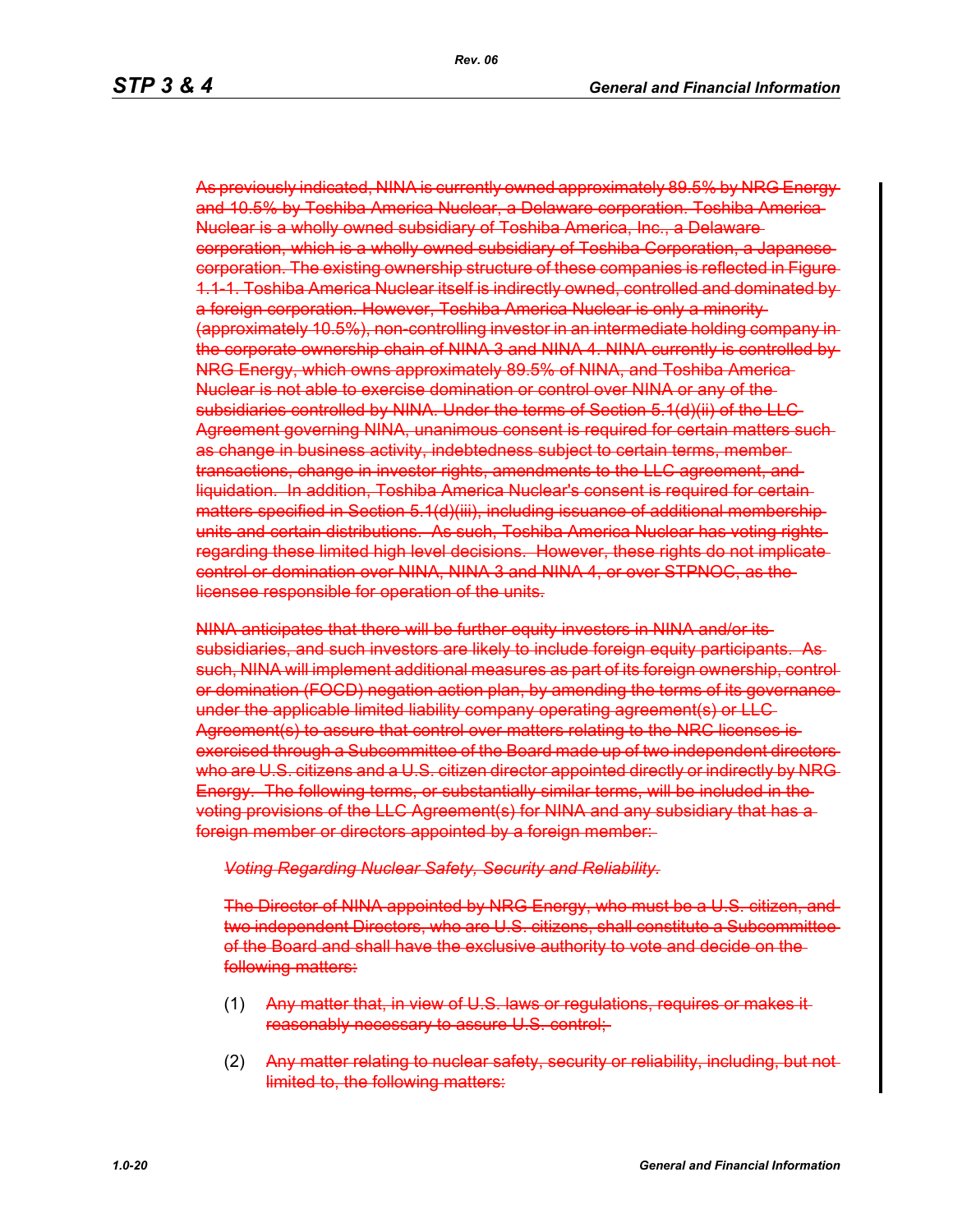- (i) Implementation or compliance with any NRC generic letter, order, confirmatory order or similar requirement issued by the NRC;
- (ii) Prevention or mitigation of a nuclear event or incident or the unauthorized release of radioactive material;
- (iii) Placement of the plant in a safe condition following any nuclear event or incident;
- (iv) Compliance with the Atomic Energy Act, the Energy Reorganization Act, or any NRC Rule;
- $(v)$  The obtaining of or compliance with a specific license issued by the NRC and its Technical Specifications;
- (vi) Conformance with a specific Final Safety Analysis Report, or otherlicensing basis document; and
- (vii) Implementation of security plans and procedures, control of security information, administration of access to controlled security information, and compliance with government clearance requirements regarding access to restricted data.
- (3) Any other issue reasonably determined by such Members, in their prudentexercise of discretion to be an exigent nuclear safety, security or reliability issue; and
- (4) Staffing of key executive officer positions of the Company.

The authority to be exercised by this Subcommittee assures U.S. control and assures that there will be no exercise of FOCD within the meaning of the prohibition in Section 103 of the Atomic Energy Act of 1954, as amended.

#### **STPNOC**

STPNOC is a not for profit Texas corporation that is controlled by a board of four directors, three members of which are appointed by the City of Austin (Austin), CPS Energy, and NRG South Texas LP, an indirect wholly owned subsidiary of NRG Energy. These three directors choose the fourth director, who then also serves as the Chief Executive Officer. Austin and CPS Energy are governmental organizations in the State of Texas that are controlled by city councils elected by the citizens of these U.S. cities. NRG Energy is a publicly traded, widely held U.S. corporation, and it is not under FOCD.

Pursuant to Article VI of STPNOC's Restated Articles of Incorporation, Austin, CPS Energy and NRG South Texas LP appoint the three "Participant Directors" of STPNOC. Notably, NRG South Texas LP is the successor to "Texas Genco LP," which is the entity named in the Restated Articles of Incorporation dated April 27, 2005. The three Participant Directors elect a fourth CEO/Director by a unanimous vote of all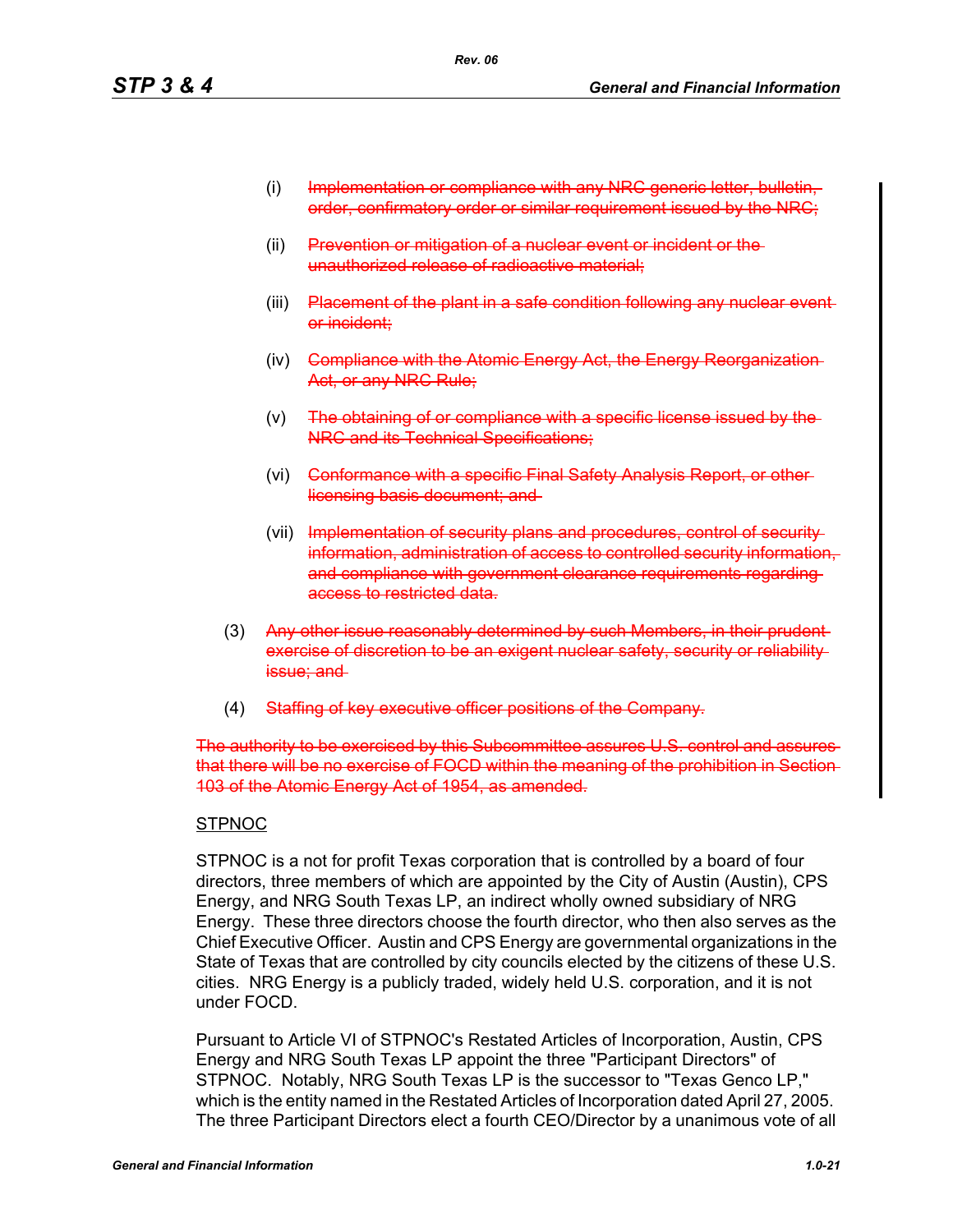three. As such, all of the STPNOC directors currently are U.S. citizens appointed by organizations that are under U.S. control. The STPNOC directors control STPNOC pursuant to Article V of the Restated Articles of Incorporation, which provides that STPNOC "is to have no members," i.e., it has no owners, but rather "its affairs are managed by a Board of Directors."

STPNOC is subject to U.S. control, and it will exercise authority over nuclear safety, and security, and reliability matters free from any potential for foreign domination or control over its decision making in any area of concern to the NRC under the Atomic Energy Act of 1954, as amended. The NAP provides further information regarding STPNOC and the reasons that In particular, STPNOC is and will remain free from any foreign control or domination with regard to nuclear safety, security or reliability matters, and STPNOC is subject to ongoing U.S. government oversight regarding foreign ownership, control or influence. STPNOC maintains a Facility Security Clearance, and it has individual employees who maintain U.S. government security clearances. In connection with ongoing oversight of these security clearances, STPNOC periodically updates a "Certificate Regarding Foreign Interests" using Standard Form 328 (SF 328), which provides for disclosures regarding potential foreign ownership, control or influence.

The SF 328 includes various questions regarding a range of potential areas of foreign influence, including debt, foreign source income, foreign directors and executive personnel, contracts and agreements with foreigners, etc. Material changes to answers to any questions in the SF 328 are reported to NRC in accordance with 10 CFR 95.17(a)(1). Submittals to U.S. government security officials include the Department of Energy's forms identifying owners, officers, directors and executive personnel (OODEPs), and their citizenship. These OODEPs are submitted and periodically updated for STPNOC, as well as Austin, CPS Energy and the NRG Energy entities in the chain of control of NRG South Texas LP. Austin, CPS Energy and NRG South Texas LP do not "own" STPNOC, but they are treated like owners in connection with the government's security reviews, because they have the right to appoint the STPNOC Participant Directors. Notably, neither NINA 3 nor NINA 4 has any rights regarding the appointment of the directors of STPNOC. If NINA 3 and/or NINA 4 acquired rights regarding appointment of directors, any such rights would be subject to NRC notice and review requirements, e.g., RIS 2000-01.

The owner licensees for STP 3&4 (CPS Energy, NINA 3, and NINA 4) have certain rights and decision making authority regarding financial and other matters pursuant to the terms of the Amended and Restated Participation Agreement effective November 17, 1997 (the "Participation Agreement"). However, the pending application specifies that STPNOC is to be the licensee responsible for operation pursuant to the STP 3&4 licenses. As such, throughout the operation of STP 3&4, STPNOC will have sole responsibility with respect to matters involving nuclear safety, quality, security or reliability, including compliance with all NRC nuclear safety and security requirements (STPNOC's "Sole Authority"). This includes denying unauthorized persons access to security information and assuring compliance with U.S. government requirements governing access to restricted data.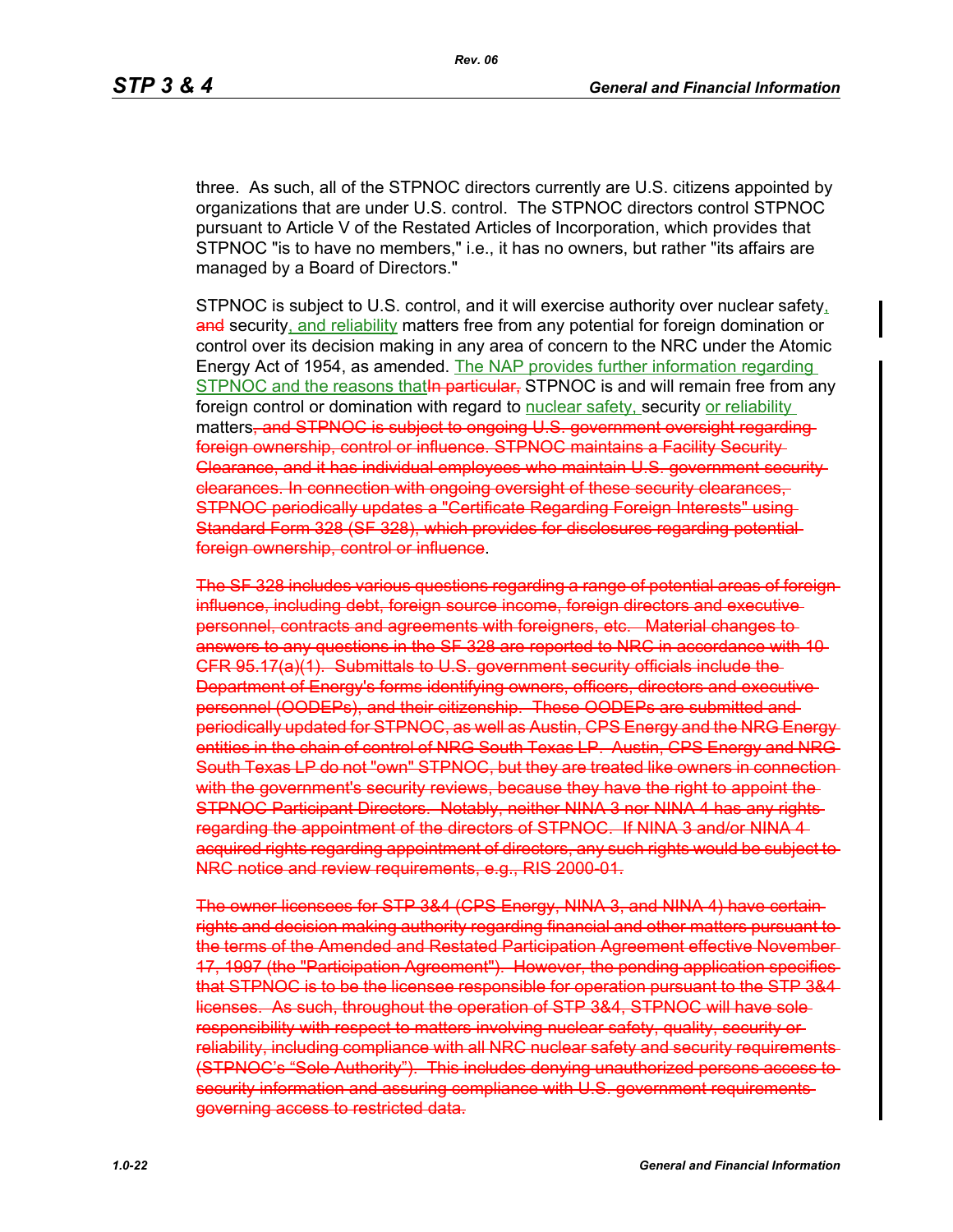Notably, Section 3.2(2) of the Standard Review Plan on Foreign, Ownership, Control and Domination specifically provides that further consideration is to be given to "whether the applicant is seeking authority to operate the reactor." STPNOC is the entity to be licensed as the operator, and its role as a U.S. controlled entity that will beresponsible for nuclear safety and security throughout the operating life of STP 3&4 should be given great weight in evaluating FOCD issues.

Based upon the above information, there is no reason to believe that the licensees for STP 3 & 4 are or will be owned, controlled, or dominated by any alien, foreign corporation, or foreign government. In addition, NINA will establish a nuclear advisory committee as follows:

#### Nuclear Advisory Committee

As a further enhancement to the FOCD negation action plan, NINA will establish a nuclear advisory committee (NAC) in order to provide independent oversight throughout the design, construction and operation of STP 3&4, with respect to any matter relating to nuclear safety, quality, security or reliability. The NAC will providetransparency to the NRC and other U.S. Governmental Authorities regarding any potential for foreign control or domination of NINA or STPNOC with respect to their sole authority to make decisions and to take actions necessary or useful, *inter alia*, to protect public health and safety and to determine appropriate action to be taken with respect to any matter relating to nuclear safety, quality, security or reliability ("Sole-Authority") during the time NINA is acting as the licensee responsible for design and construction and the time STPNOC is acting as the licensee responsible for operation. The NAC will be governed by a charter and organized as follows:

- The NAC will be composed of not less than three independent individuals who are U.S. citizens, but who are not officers, directors or employees of STPNOC, NINA, or any of the STP Owners or their affiliates.
- At least annually, the members of the committee shall prepare a report and supporting documentation to be delivered to the Management Committee of NINA, with a copy provided to the Chief Executive Officer of STPNOC. Such report shall assess: (i) whether or not NINA and/or its subsidiaries are subject to foreign control or domination with respect to their role as owners of STP 3&4; and (ii) whether or not NINA and STPNOC exercise their Sole Authority free from foreign control or domination. In addition, such report shall provide advice as to whether additional measures should be taken to assure compliance with U.S. laws and regulations regarding foreign control or domination of NINA and STPNOC with respect to their Sole Authority.
- The NAC shall have requisite authority and freedom of access to perform its duties and exercise its responsibility, including both support from NINA and STPNOC and access to physical facilities and personnel, as reasonably requested by the NAC.

As such, the NAC will provide additional assurance that any potential for FOCD will be negated by performing an ongoing, independent oversight function.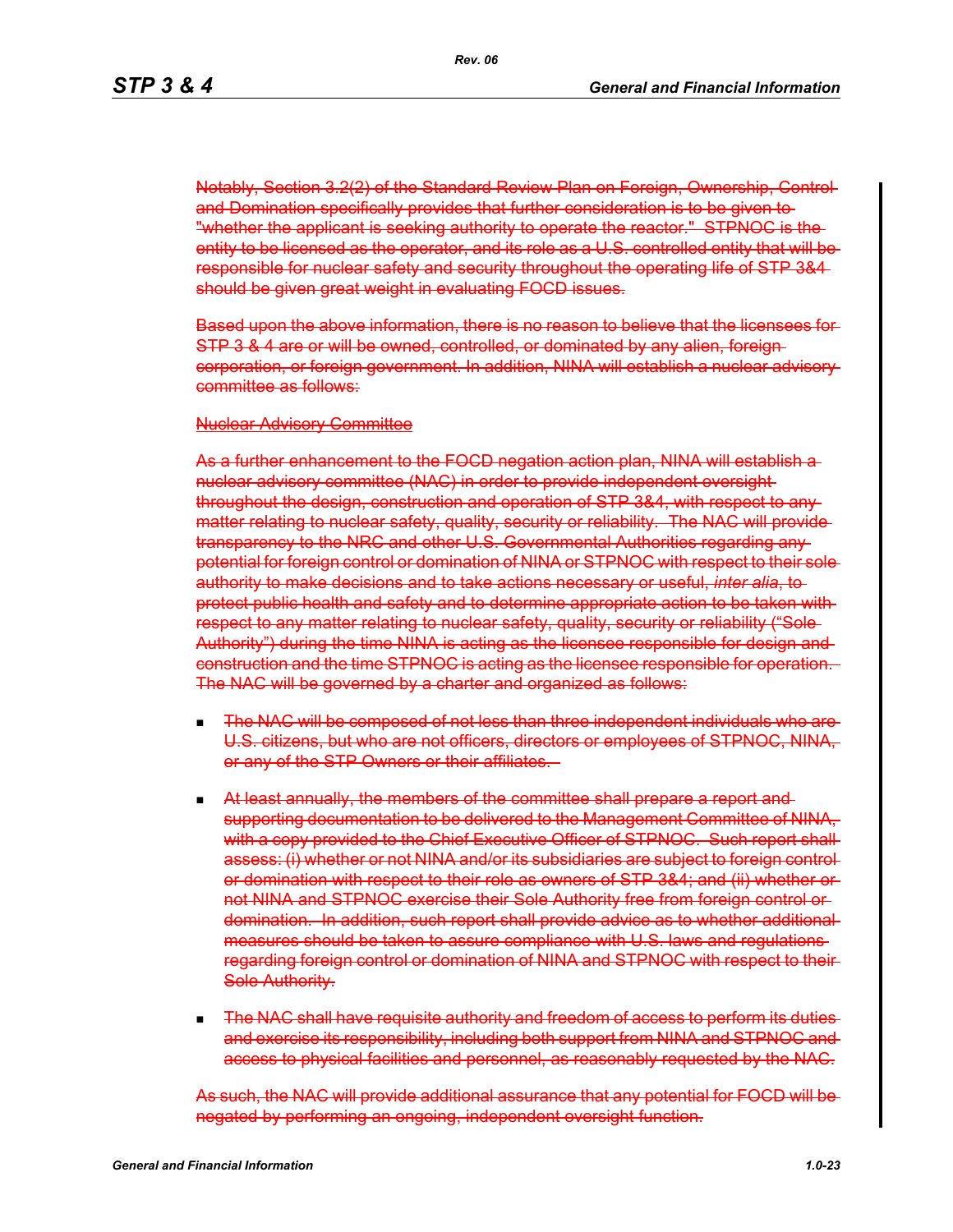# **1.6 Restricted Data and Classified National Security Information**

The COLA for STP 3 & 4 does not contain any Restricted Data or other Classified National Security Information, nor does it result in any change in access to any Restricted Data or Classified National Security Information. In addition, it is not expected that activities conducted in accordance with the proposed combined license will involve such information. In compliance with Section 145(a) of the Act and 10 CFR 50.37, the applicants agree that they will not permit any individual to have access to, or any facility to possess, Restricted Data or Classified National Security Information until the individual and/or facility has been approved for such access under the provisions of 10 CFR Part 25 and/or 10 CFR Part 95.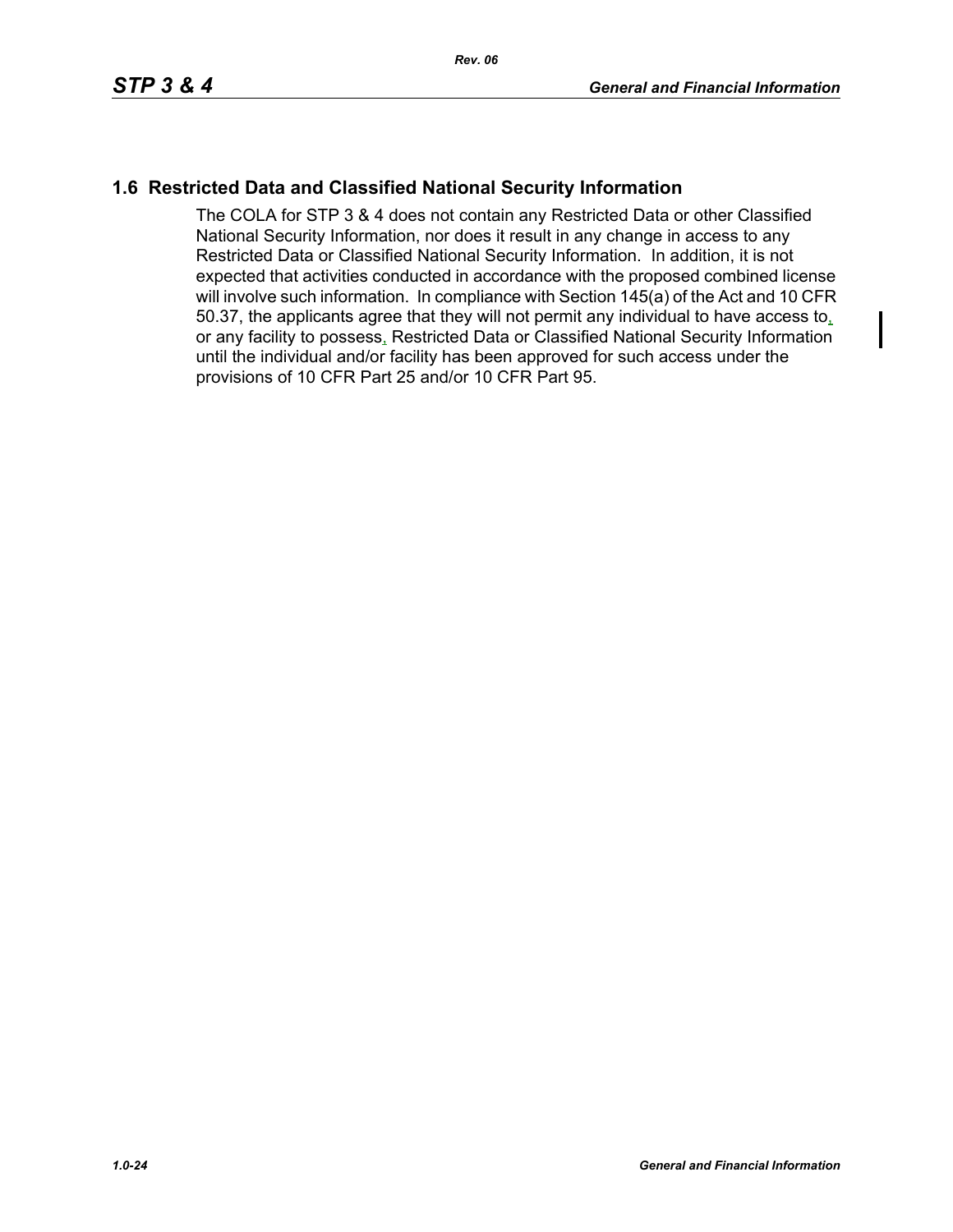### **Table 1.2-1 Officers and Directors of Nuclear Innovation North America LLC**

**Nuclear Innovation North America LLC 521 Fifth Avenue, 30th Floor New York, NY 10175**

| <b>Contact Name</b>        | <b>Position / Title</b>                | Citizenship   |
|----------------------------|----------------------------------------|---------------|
| <b>Officers</b>            |                                        |               |
| Winn, SteveSeely, Jamey    | President and CEO                      | United States |
| Bates, JohnMcBurnett, Mark | Chief Operating Nuclear Officer        | United States |
| Chung, Bruce               | <b>Chief Financial Officer</b>         | United States |
| Seely, Jamey               | <b>General Counsel and Secretary</b>   | United States |
| <del>Galvin, David</del>   | Sr. Vice President, Finance & Strategy | United States |
| <b>Directors</b>           |                                        |               |
| Crane, David               | Manager                                | United States |
| Murphy, Drew               | Alternate Manager                      | United States |
| Igarashi, Yasuharu         | Manager                                | Japan         |
| Sakamoto, Hiroshi          | Alternate Manager                      | Japan         |

I  $\mathbf I$ 

ı  $\mathbf I$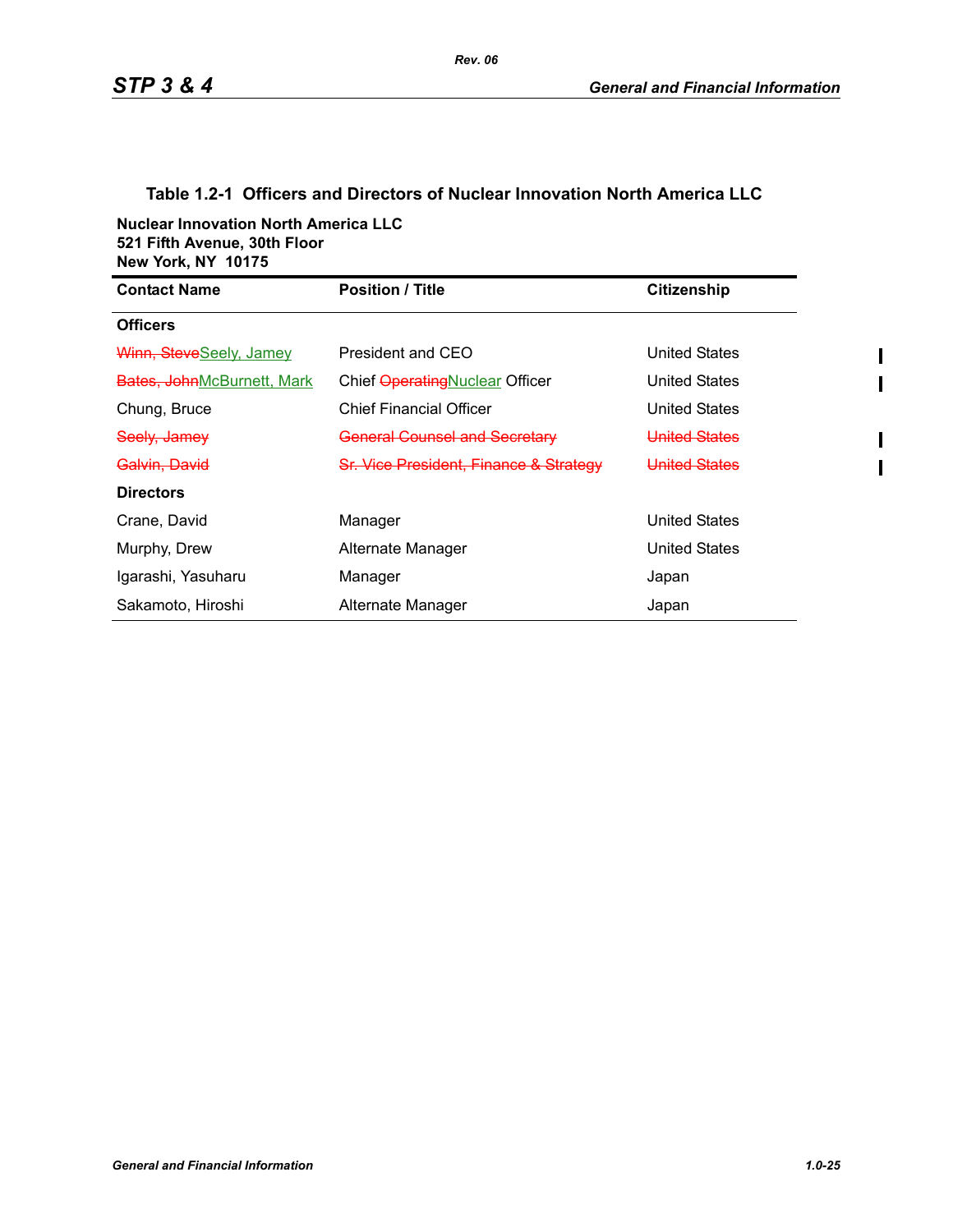| NRG Energy, Inc.<br>211 Carnegie Center<br>Princeton, NJ 08540 |                                                                     |                      |
|----------------------------------------------------------------|---------------------------------------------------------------------|----------------------|
| <b>Contact Name</b>                                            | <b>Position / Title</b>                                             | <b>Citizenship</b>   |
| <b>Officers</b>                                                |                                                                     |                      |
| Crane, David                                                   | <b>President and CEO</b>                                            | <b>United States</b> |
| Schade, Christian S.                                           | <b>Executive Vice President and Chief Financial Officer</b>         | <b>United States</b> |
| Baliff, Jonathan                                               | <b>Executive Vice President, Strategy</b>                           | <b>United States</b> |
| Murphy, J. Andrew                                              | <b>Executive Vice President and President, Northeast</b><br>Region  | <b>United States</b> |
| Ragan, John                                                    | Executive Vice President and President, Texas Region                | <b>United States</b> |
| Baudier, Jeff                                                  | Senior Vice President and President, South Central<br>Region        | <b>United States</b> |
| Hoffmann, Steve                                                | Senior Vice President and President, West Region                    | <b>United States</b> |
| Ingoldsby, Jim                                                 | Senior Vice President and Chief Accounting Officer                  | <b>United States</b> |
| Wilson, Denise                                                 | <b>Executive Vice President and Chief Administrative</b><br>Officer | <b>United States</b> |
| Bramnick, Michael                                              | Senior Vice President and General Counsel                           | <b>United States</b> |
| Gutierrez, Mauricio                                            | <b>Executive Vice President and Chief Operating Officer</b>         | Mexico               |
| <b>Directors</b>                                               |                                                                     |                      |
| Caldwell, Kirbyjon H.                                          | Director                                                            | <b>United States</b> |
| Chlebowski, John                                               | Director                                                            | <b>United States</b> |
| Coben, Lawrence                                                | <b>Director</b>                                                     | <b>United States</b> |
| Cosgrove, Howard                                               | <b>Chairman and Director</b>                                        | <b>United States</b> |
| Crane, David                                                   | Director, President and CEO                                         | <b>United States</b> |
| Cropper, Stephen                                               | <b>Director</b>                                                     | <b>United States</b> |
| Hantke, William                                                | <b>Director</b>                                                     | <b>United States</b> |
| Hobby, Paul                                                    | Director                                                            | <b>United States</b> |
| Luterman, Gerald                                               | <b>Director</b>                                                     | <b>United States</b> |
| McGinty, Kathleen                                              | <b>Director</b>                                                     | <b>United States</b> |
| Schaumburg, Anne                                               | Director                                                            | <b>United States</b> |
| Tate, Herbert                                                  | <b>Director</b>                                                     | <b>United States</b> |
| Weidemeyer, Thomas                                             | <b>Director</b>                                                     | <b>United States</b> |
| Young, Walter                                                  | Director                                                            | <b>United States</b> |

# **Table 1.2-2 Officers and Directors of NRG Energy, Inc.**

*Rev. 06*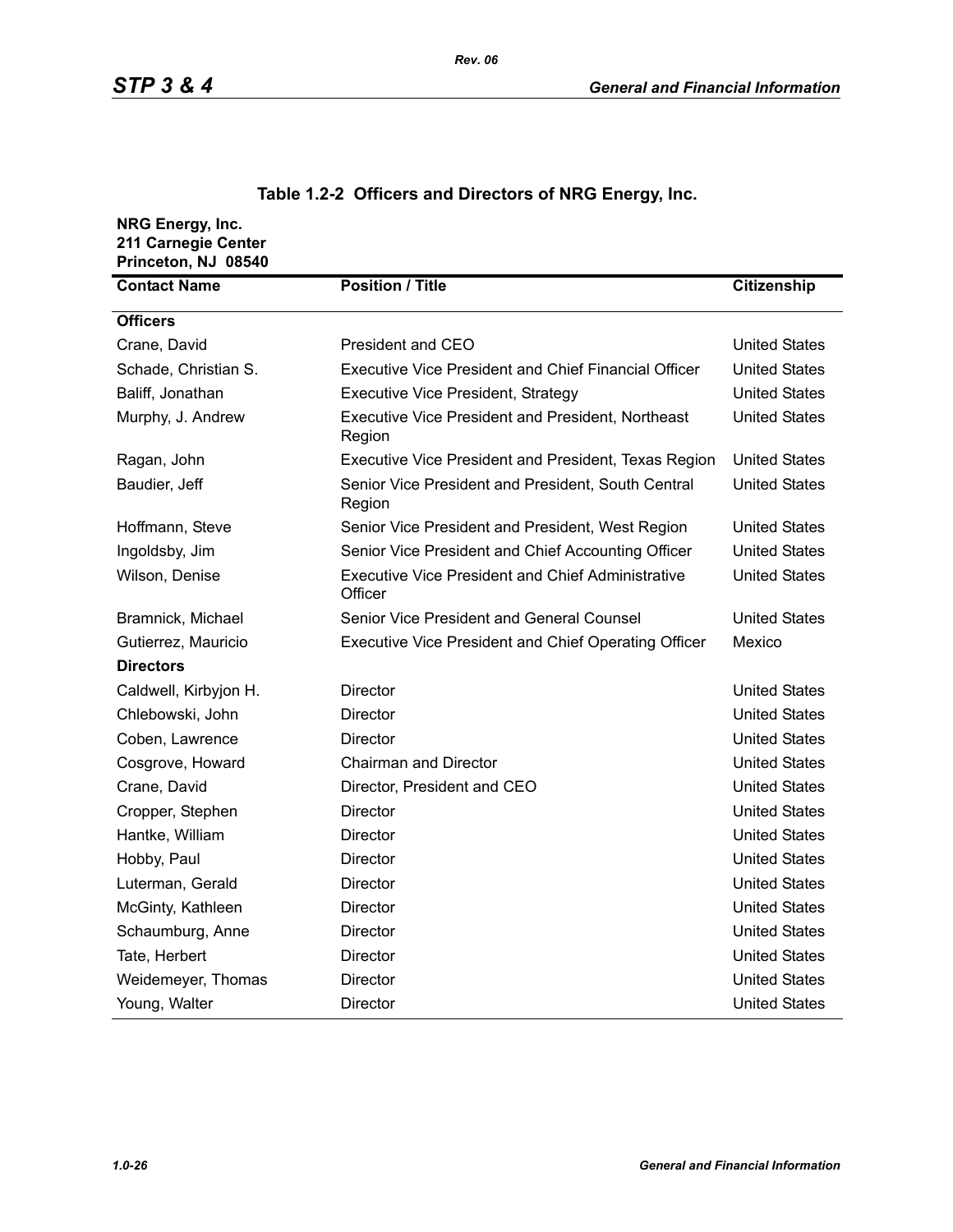#### **Table 1.2-3 Directors and Officers of NINA Texas 3 LLC, NINA Texas 4 LLC, and their Parent Companies**

**Nuclear Innovation North America Investments LLC NINA Texas 3 LLC NINA Texas 4 LLC 521 Fifth Avenue, 30th Floor New York, NY 10175**

| Name                               | <b>Position</b>                               | <b>Citizenship</b>    |
|------------------------------------|-----------------------------------------------|-----------------------|
| Winn, Steve-Seely, Jamey           | President and CEO                             | <b>United States</b>  |
| <b>Bates, John</b> McBurnett, Mark | Chief Operating Nuclear Officer               | <b>United States</b>  |
| Chung, Bruce                       | <b>Chief Financial Officer</b>                | <b>United States</b>  |
| Seely, Jamey                       | <b>General Counsel and Secretary</b>          | <b>United States</b>  |
| Galvin. David                      | Ψ₽                                            | United States         |
| <b>McBurnett, Mark</b>             | <b>SVP Oversight &amp; Regulatory Affairs</b> | United States         |
| Przychodzki, Lynne                 | <b>Assistant Secretary</b>                    | <u>Llnitad Statae</u> |

 $\mathbf{I}$ 

Π

ı  $\mathbf I$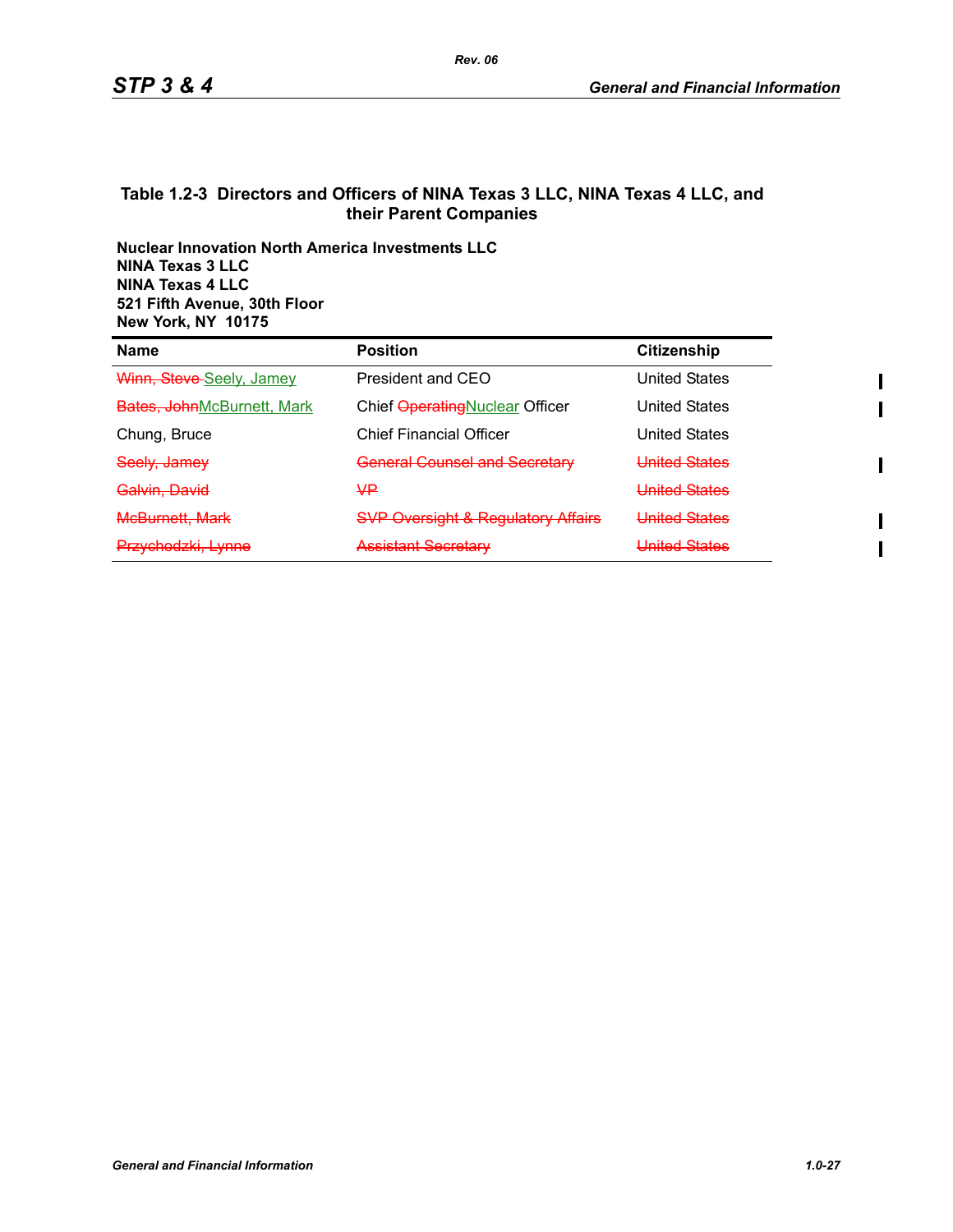# **Table 1.2-4 Trustees and Senior Executive Team of CPS Energy**

**City Public Service Board of San Antonio, Texas (CPS Energy) P.O. Box 1771 San Antonio, Texas 78296**

| <b>Name</b>                                  | <b>Position</b>           | <b>Citizenship</b> |
|----------------------------------------------|---------------------------|--------------------|
| Foster, Charles E. Howard,<br><b>Derrick</b> | Chair, Board of Trustees  | US                 |
| Howard, DerrickGuevara,<br><b>Homer</b>      | Vice Chair, Trustee       | US                 |
| Hennigan, Stephen S.-Chavez.<br>Nora W.      | Trustee                   | US                 |
| Guevera, HomerKelley, Edward                 | <b>Trustee</b>            | US                 |
| Castro, Julian                               | Mayor; ex-officio Trustee | US                 |
| Beneby, Doyle                                | President and CEO         | US                 |
| Moore, John                                  | Exec VP                   | <del>US</del>      |
| Shellman, Carolyn E.                         | Exec VP; Gen Counsel      | US                 |
| Gold-Williams, Paula Y.                      | Exec VP; CFO              | US                 |
| LeBlanc-Burley, Jelynne                      | Exec VP                   | US                 |
| Eugster, Cris                                | Exec VP                   | US                 |
| Peña, Richard                                | Senior VP                 | US                 |
| Kotara, Michael                              | Senior VP                 | US                 |
| Saenz, John James, Frederick<br><u>A.</u>    | Senior VP                 | US                 |

 $\overline{\phantom{a}}$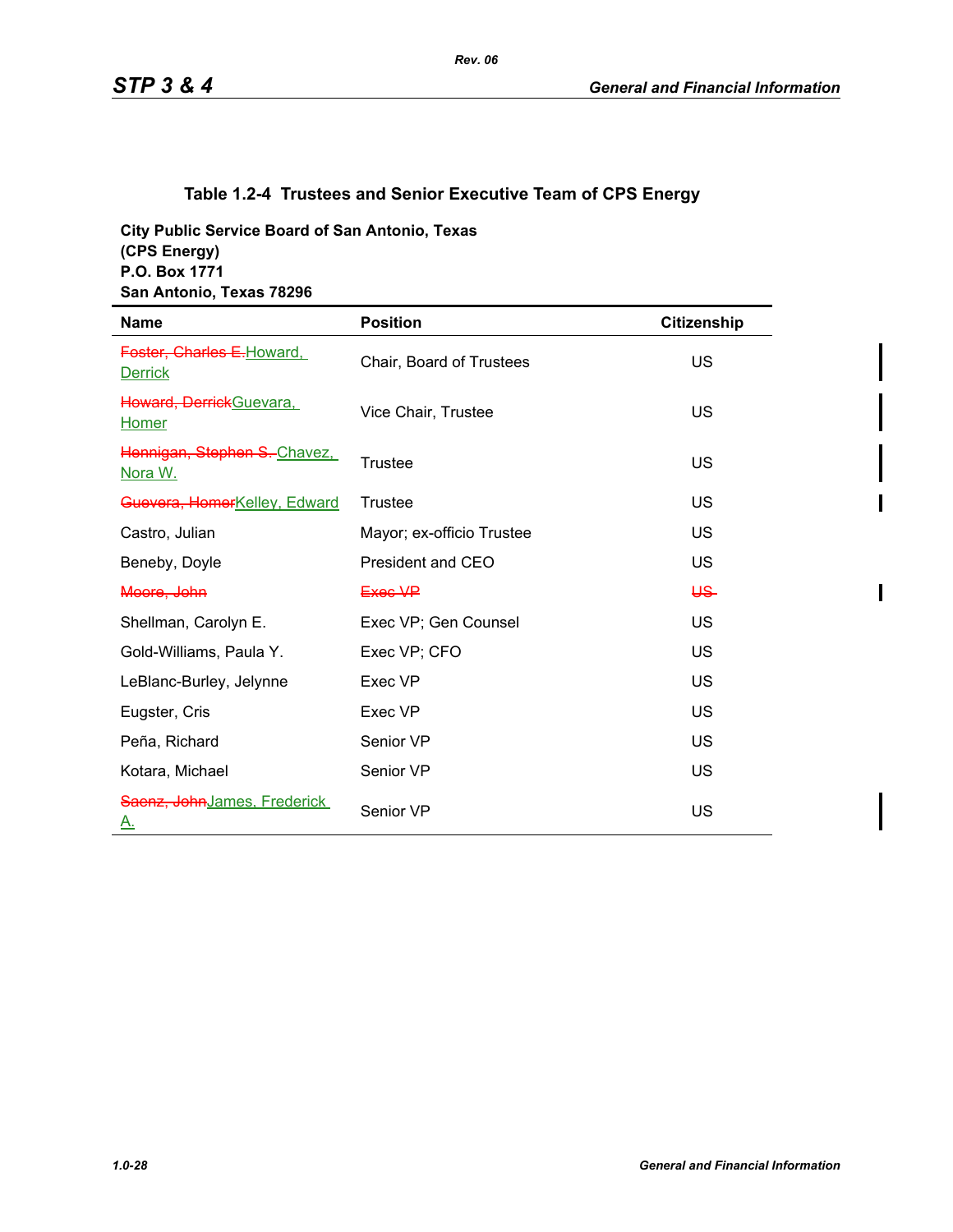# **Table 1.2-5 Directors and Officers of STP Nuclear Operating Company**

| <b>Name</b>          | <b>Position</b>                                                                 | <b>Citizenship</b> | <b>Address</b>                                                                                |
|----------------------|---------------------------------------------------------------------------------|--------------------|-----------------------------------------------------------------------------------------------|
| Mele, Cheryl         | <b>Director</b>                                                                 | <b>US</b>          | 721 Barton Springs Road<br>Austin, TX 78704                                                   |
| Ragan, John          | <b>Director</b>                                                                 | <b>US</b>          | 211 Carnegie Center-<br><b>1301 McKinney, Suite-</b><br>23001201 Fannin<br>Houston, TX 770402 |
| Peña, Richard        | Director                                                                        | US                 | 145 Navarro<br>San Antonio, TX 78205                                                          |
| Halpin, Ed           | President & CEO, Chairman of<br>the Board                                       | US                 | <b>PO Box 289</b><br>Wadsworth, TX 77483                                                      |
| Meier, Mike          | VP Shared Services and<br><b>Assistant to the President &amp;</b><br><b>CEO</b> | US                 | <b>PO Box 289</b><br>Wadsworth, TX 77483                                                      |
| Powell, Tim          | VP Engineering Technical<br><b>Support &amp; Oversight</b>                      | US                 | <b>PO Box 289</b><br>Wadsworth, TX 77483                                                      |
| Rencurrel, Dave      | Senior VP-Units 1 & 2                                                           | <b>US</b>          | <b>PO Box 289</b><br>Wadsworth, TX 77483                                                      |
| Richards, Kevin      | GroupSenior VP, Units 3 & 4                                                     | <b>US</b>          | <b>PO Box 289</b><br>Wadsworth, TX 77483                                                      |
| <b>John Crenshaw</b> | VP, New Plant Deployment and<br><b>Special Projects</b>                         | US <sub>1</sub>    | <b>PO Box 289</b><br>Wadsworth, TX 77483                                                      |
| Nemeth, Peter        | <b>Board Secretary</b>                                                          | <b>US</b>          | 1401 McKinney Street<br><b>Suite 1700</b><br>Houston, TX 77010                                |

**STP Nuclear Operating Company**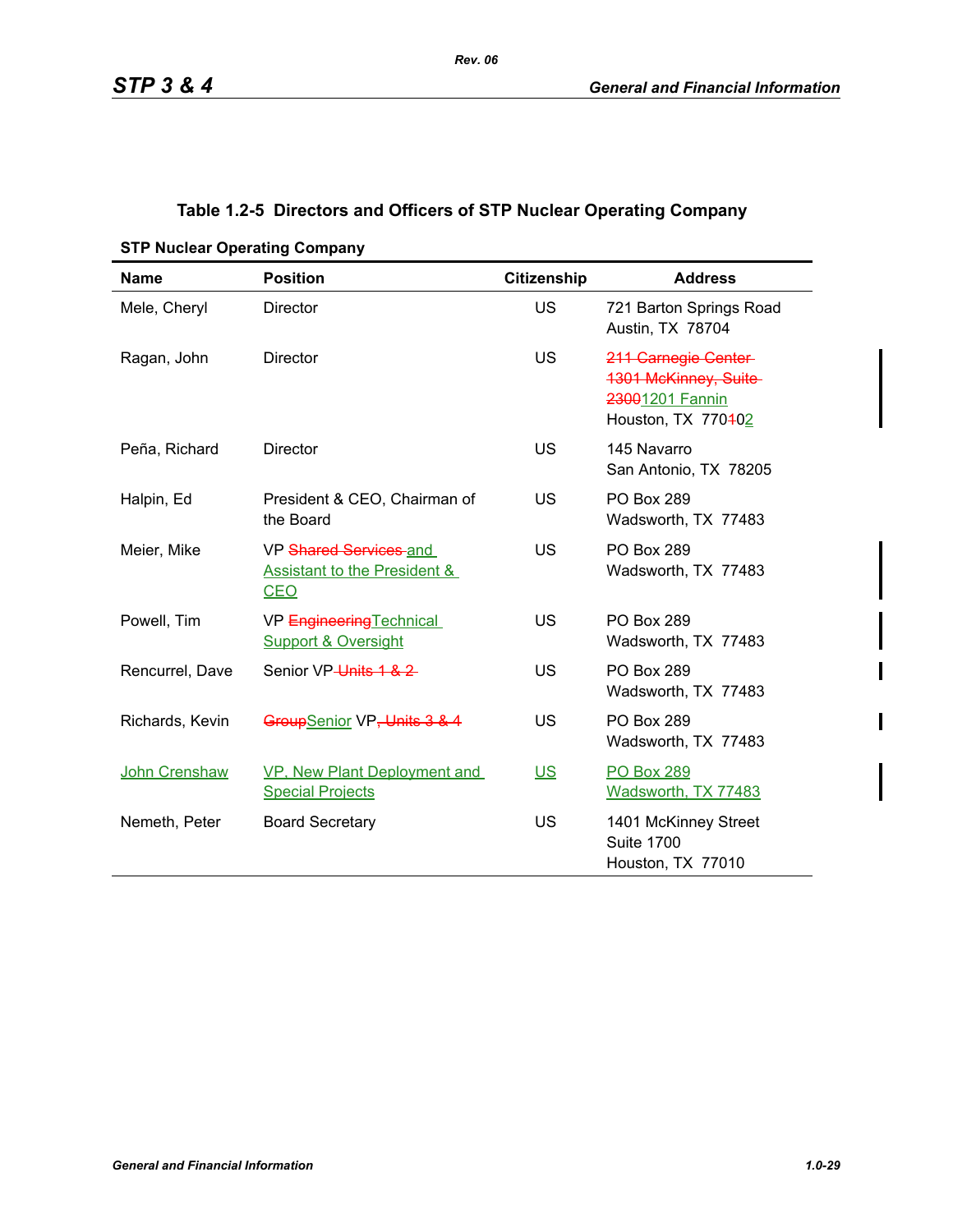| Organization                         | Contact                                       | Phone                        | Fax                          | E-mail                                                     |
|--------------------------------------|-----------------------------------------------|------------------------------|------------------------------|------------------------------------------------------------|
| Bay City Tribune                     | Mike Reddell                                  | 979-245-5555                 | 979-244-5908                 | news@baycitytribune.com<br>mike.reddell@baycitytribune.com |
| Victoria Advocate                    | <b>Allison Miles</b>                          | 361-580-6511                 | 361-574-1220                 | amiles@vicad.com                                           |
| Matagorda Advocate                   | Adriana Acosta<br>Sandra Hudgeons             | 979-244-1330                 | 979-244-1708                 | aacosta@vicad.com<br>shudgeons@vicad.com                   |
| <b>Brazosport Facts</b>              | Nathaniel Lukefahr                            | 979-237-0151                 | 979-265-7885                 | nathaniel.lukefahr@thefacts.com<br>news@thefacts.com       |
| El Campo Leader-News                 | Chris Barbee                                  | 979-543-3363                 | 979-543-0097                 | cbarbee@leader-news.com                                    |
| Palacios Beacon                      | <b>Nick West</b><br><b>Bert West</b>          | 361-972-3009                 | 361-972-2610                 | palaciosbeacon@gmail.com<br>bert.palaciosbeacon@gmail.com  |
| <b>Houston Chronicle</b>             | Tom Fowler<br>Laura Goldberg                  | 713-220-7171                 | 713-220-6806                 | tom.fowler@chron.com<br>laura.goldberg@chron.com           |
| Austin American Statesman            | Kathy Warbelow                                | 512-912-3500                 | 512-445-3971                 | kwarbelow@statesman.com                                    |
| Corpus Christi Caller Times          | Fanny S. Chirinos                             | 361-886-3759                 | 361-886-3732                 | chirinosf@caller.com                                       |
| San Antonio Express News             | <b>City Desk</b><br>Craig Thomason            | 210-250-3000<br>210-250-3244 | 210-250-3105<br>210-250-3232 | citydesk@express-news.net<br>cthomason@express-news.net    |
| <b>Associated Press</b>              | Mike Graczyk                                  | 281-872-8900                 | 281-872-9988                 | mgraczyk@ap.org                                            |
| Houston Business Journal             | <b>Bill Schadewald</b>                        | 713-395-9634                 | 713-968-8025<br>713-963-0482 | bschadewald@bizjournals.com                                |
| Wall St. Journal                     | Angel Gonzalez                                | 713-547-9214                 | 713-547-9228                 | angel.gonzalez@dowjones.com                                |
| Reuters                              | Eileen O'Grady<br>Eileen Moustakis            | 713-210-8522<br>646-223-6074 | 646-223-6079                 | eileen.ogrady@reuters.com<br>eileen.moustakis@reuters.com  |
| Dow Jones                            | Michael Rieke<br>Kristen McNamara             | 713-227-5440<br>201-938-2061 | 713-547-9234                 | kristen.mcnamara@dowjones.com                              |
| Nuc Net                              | John Shepherd                                 | +41-58-286-6111              | +41-58-286-6845              | john.shepherd@worldnuclear.org                             |
| <b>Nucleonics Week</b>               | Jenny Weil<br>Elaine Hiruo                    | 202-383-2170<br>202-383-2163 | 202-383-2125                 | jenny_weil@platts.com<br>elaine_hiruo@platts.com           |
| <b>Nuclear News</b>                  | <b>Rick Michal</b>                            | 708-579-8244                 | 708-352-6464                 | rmichal@ans.org                                            |
| Nuclear Plant Journal                | Newal Agnihotri<br>Michelle Gaylord           | 630-858-6161                 | 630-858-8787                 | newal@goinfo.com<br>michelle@goinfo.com                    |
| Nuclear Engineering<br>International | Will Dalrymple                                | +44-20-8269-<br>7773         | +44-20-8269-<br>7804         | wdal@neimagazine.com                                       |
| <b>NEI</b>                           | <b>Scott Peterson</b><br><b>Steve Kerekes</b> | 202-739-8044<br>202-739-8073 | 202-785-4113                 | jsp@nei.org<br>sck@nei.org                                 |
| Power Engineering                    | David Wagman                                  | 918.831.9866                 |                              | pe-editor@pennwell.com                                     |
| KIOX/KXGJ 96.9 FM                    | R. Zillarreal                                 | 713-315-3400                 |                              | rzillarreal@lbimedia.com                                   |
| <b>KMKS 102.5 FM</b>                 | Kay/Larry Sandlin                             | 979-244-4242                 | 979-245-0107                 | kmks@kmks.com                                              |
| KTRH AM 740                          | Bryan Erickson                                | 713-212-8812                 | 713-212-8957                 | bryanerickson@clearchannel.com                             |
| KUHF 88.7 FM                         | Robert Stevenson                              | 713-743-0887                 | 713-743-1818                 | bstevenson@kuhf.org                                        |
| <b>KZRC 92.5 FM</b>                  | Ernie Cunnar                                  | 979-323-7771                 | 708-671-1202                 | KZRC@KZRC.com                                              |
| KAVU TV (Victoria Ch. 25)            | Don Bradley                                   | 361.575.2500                 | 361.575.2255                 |                                                            |

# **Table 1.2-6 Trade and News Publications**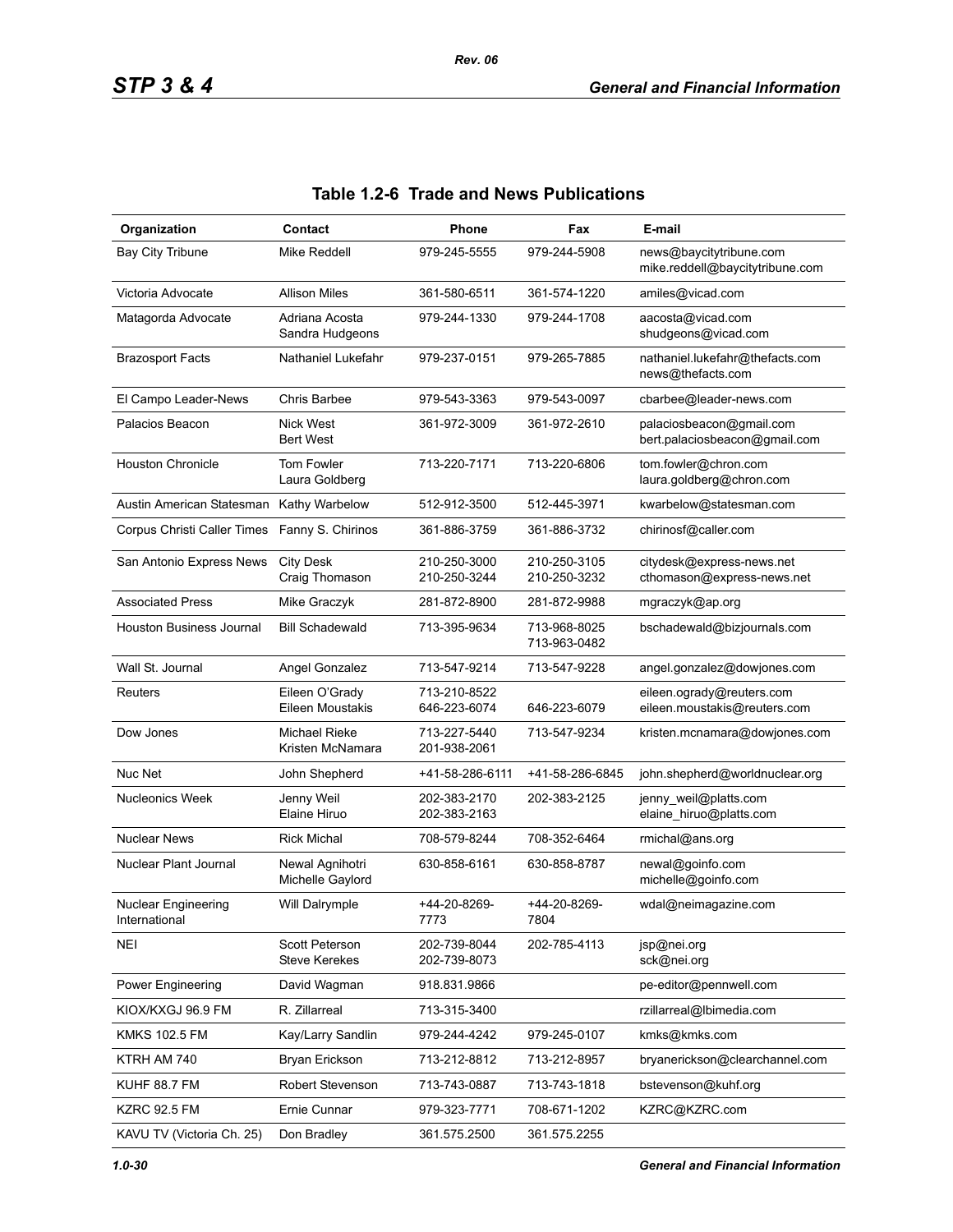| Organization                          | Contact            | <b>Phone</b> | Fax          | E-mail                  |
|---------------------------------------|--------------------|--------------|--------------|-------------------------|
| KHOU TV (CBS 11)                      | <b>Bill Bishop</b> | 713-521-4388 | 713-521-4381 | news@khou.com           |
| KNWS TV 51                            |                    | 713-974-5151 | 713-974-5188 |                         |
| KPRC TV (NBC 2)                       | Ken Cockroft       | 713-778-4972 | 713-781-4930 | kcockroft@kprc.com      |
| KRIV TV (FOX 26)                      | Ruben Dominguez    | 713-479-2801 | 713-479-2859 | newsdesk@fox26.com      |
| KTRK TV (ABC 13)                      | Dave Strickland    | 713-663-4501 | 713-663-4648 | dave.strickland@abc.com |
| Northland Cable TV for<br><b>PSAs</b> | Kelly Hermenitt    | 979-543-6858 | 979-543-9501 |                         |

# **Table 1.2-6 Trade and News Publications (Continued)**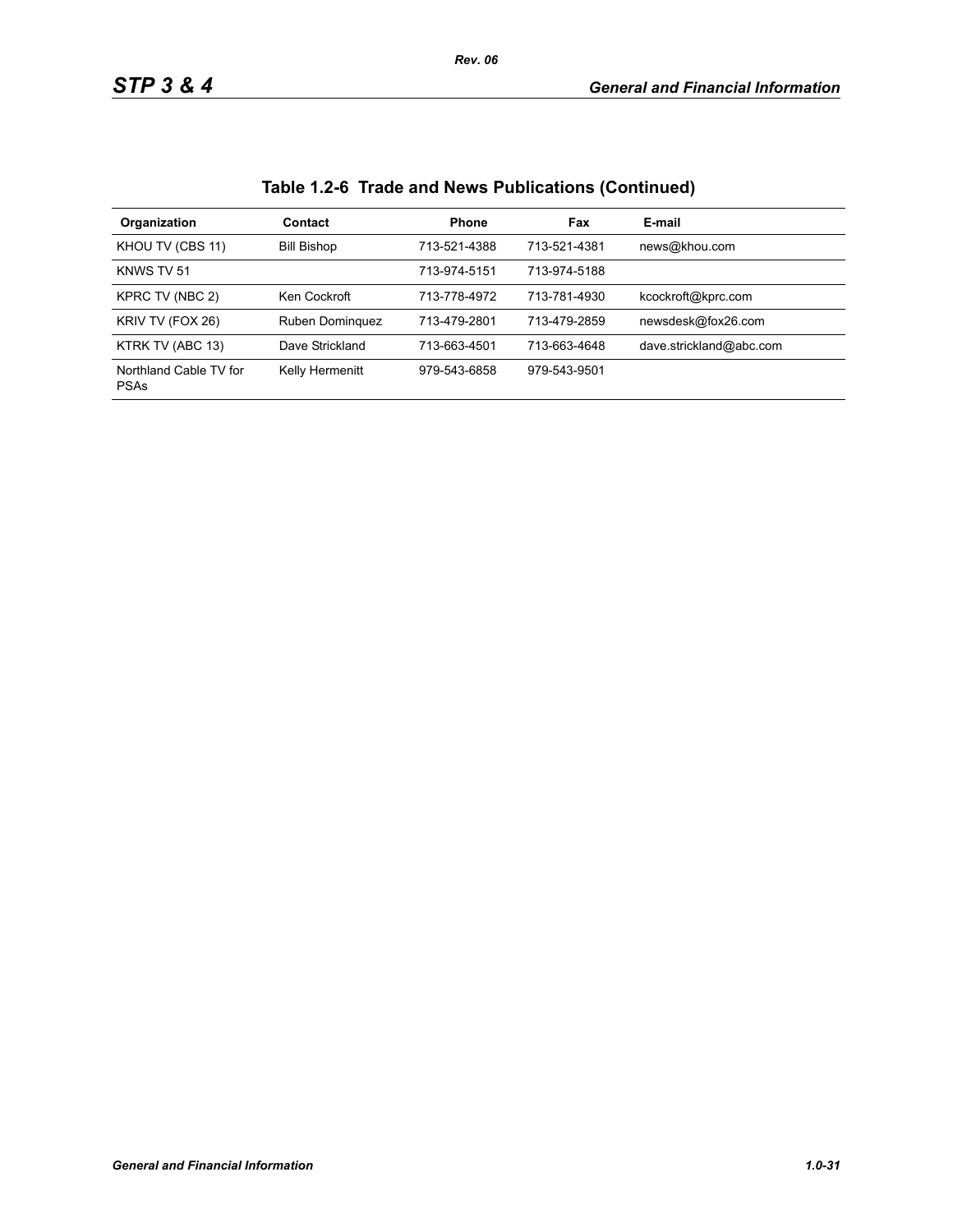*Rev. 06*

# **Table 1.3-1 Projected Total Project Costs for STP Units 3 and 4 (Proprietary)**

**[s5]**

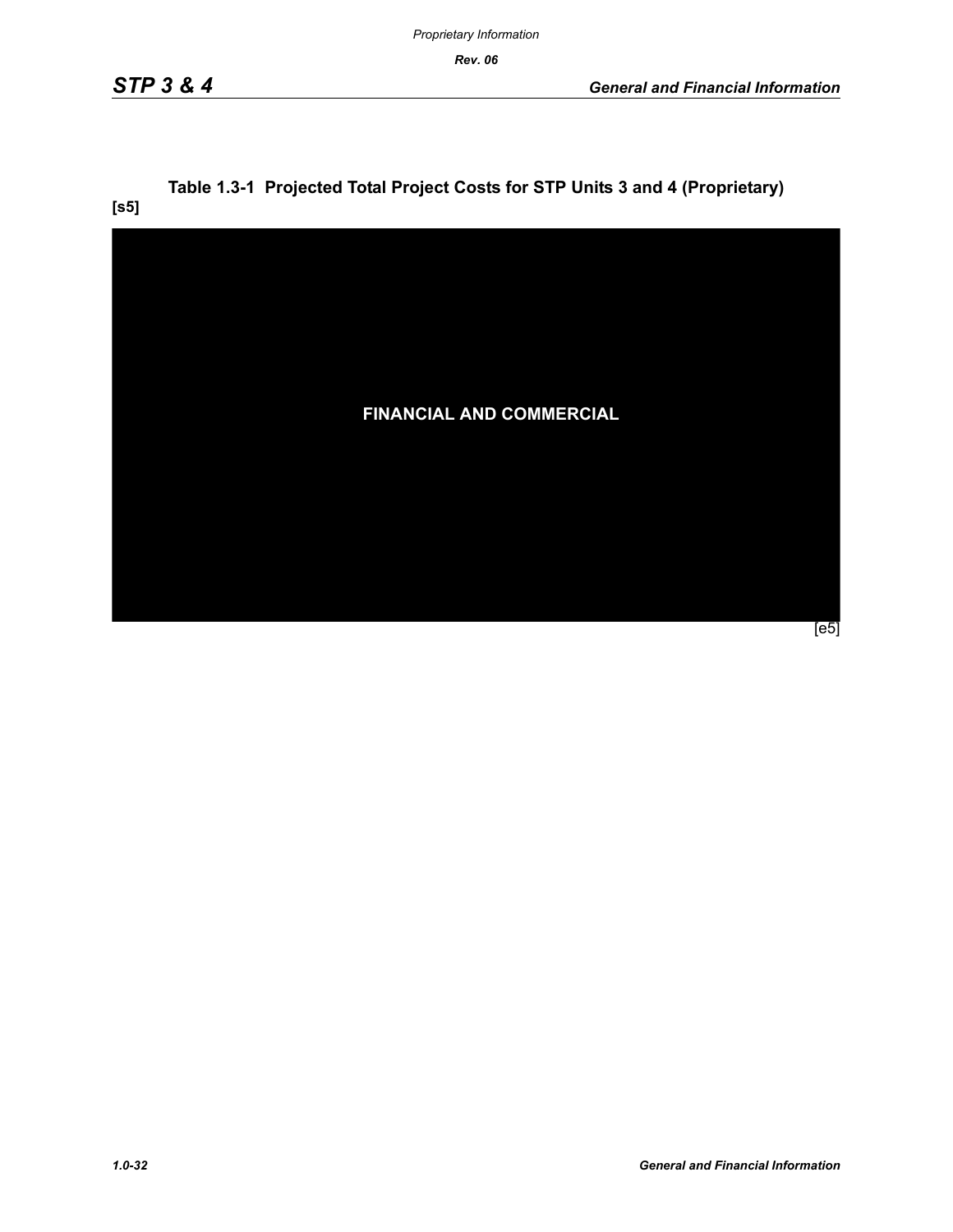*Proprietary Information*

*Rev. 06*

# **Table 1.3-2 Sources and Uses for STP Units 3 & 4 (Proprietary)**

[s5]

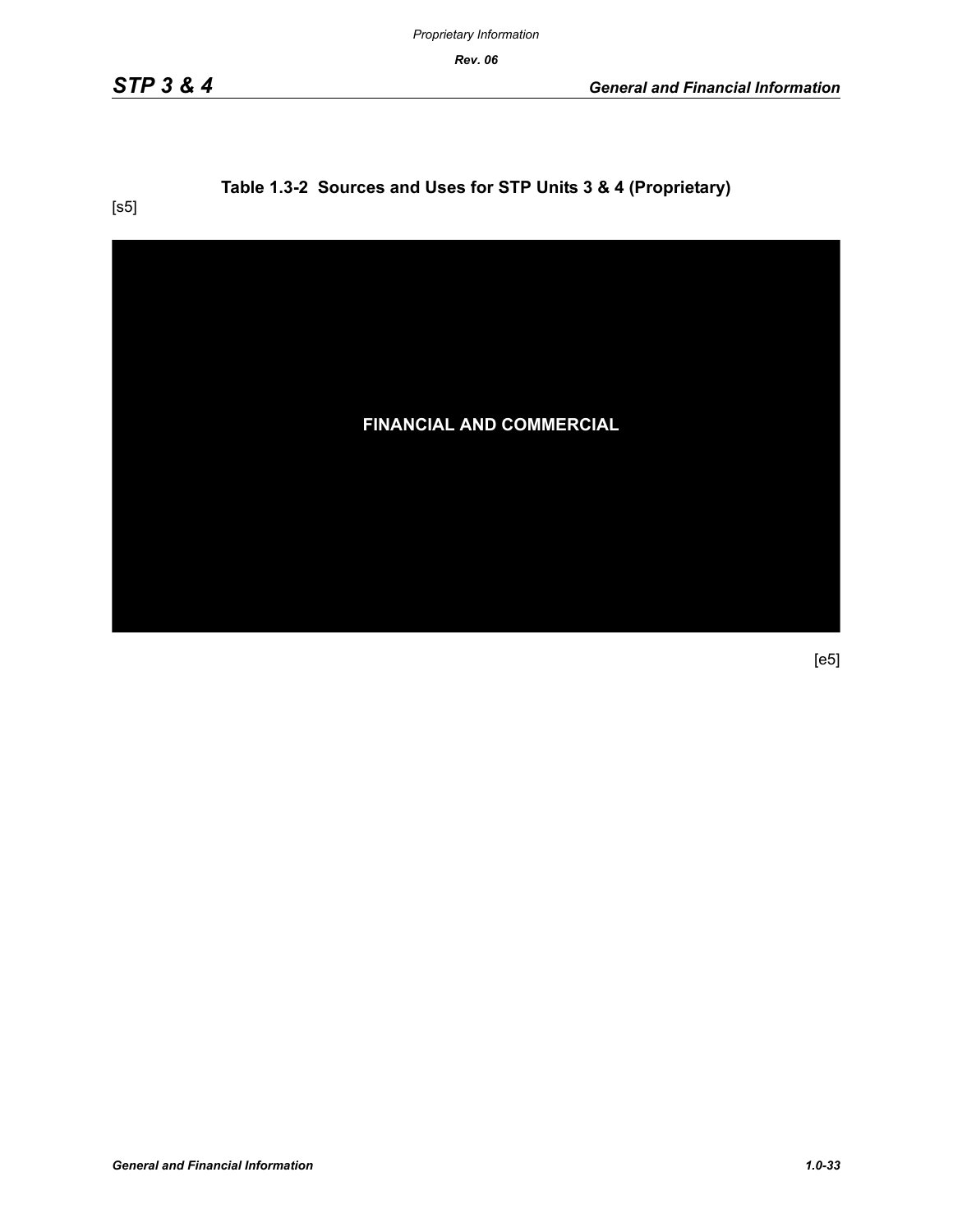*Rev. 06*

[s5]

# **Table 1.3-3 STP Units 3 & 4 O&M Costs for the First Five Years (Proprietary)**

| <b>FINANCIAL AND COMMERICAL</b> |
|---------------------------------|
|                                 |
|                                 |
|                                 |
|                                 |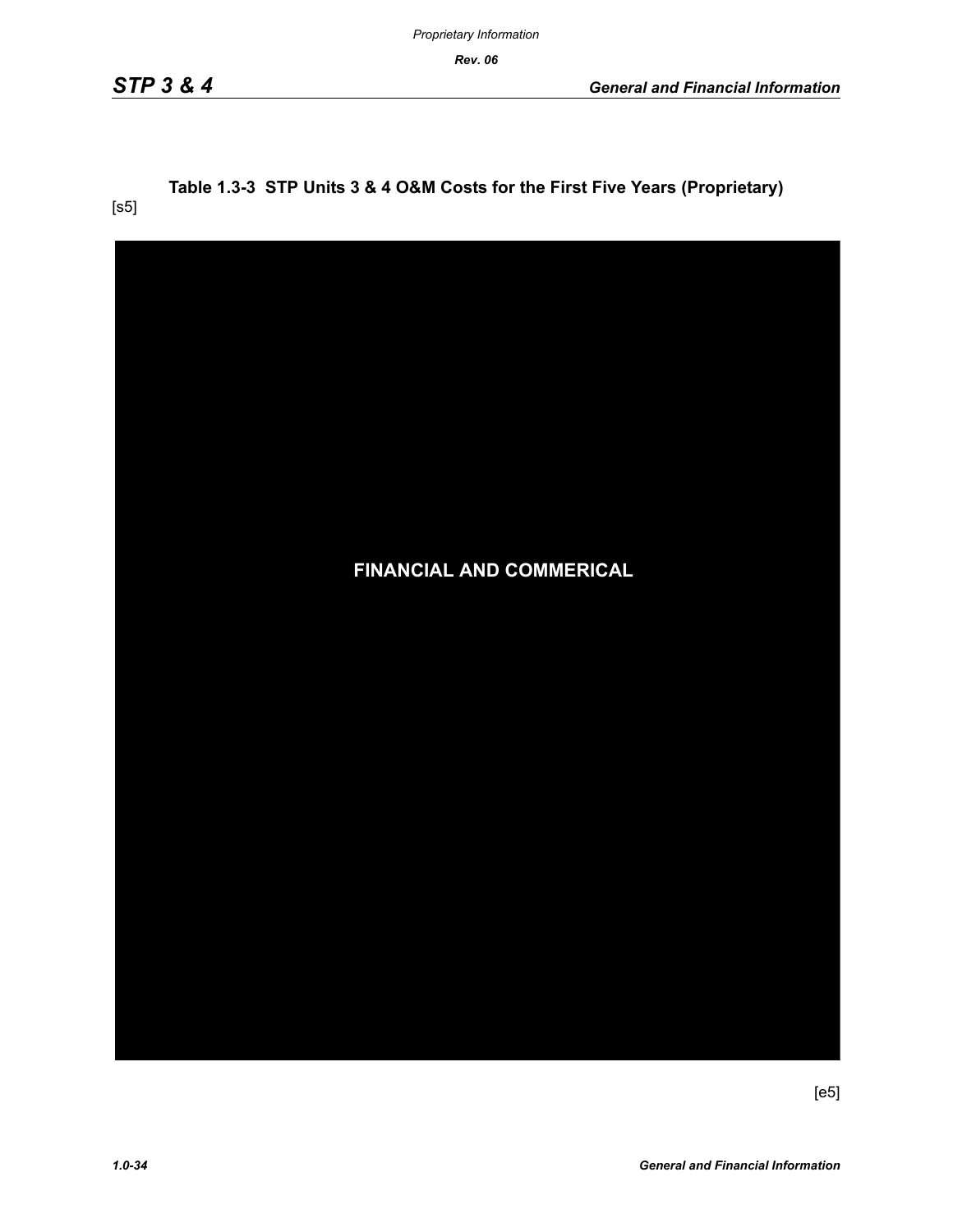*Proprietary Information*

*Rev. 06*

# **Table 1.3-4 Summary of PPA Agreements for STP Units 3 & 4 (Proprietary)**

[s5]

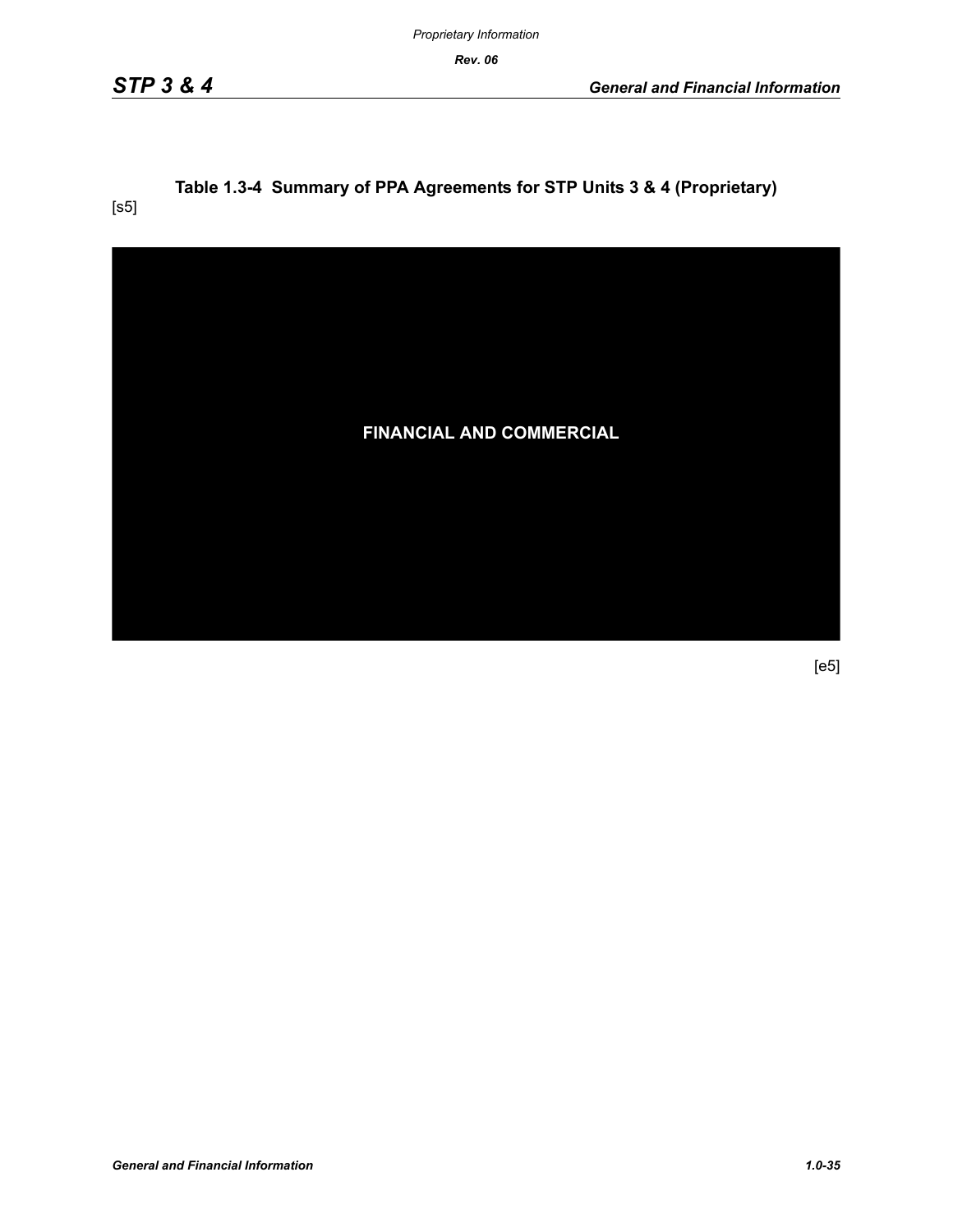#### **Table 1.4-1 Report and Certification Regarding Decommissioning Funding Assurance**

The following reports the calculation of the formula amount as of December 31, 2009 for each of the two nuclear powered generating plants designated as STP 3 & 4, calculated in accordance with the provisions of 10 CFR 50.75(c) and the guidance provided in NUREG-1307, Rev. 13.

| <b>ESCALATION FACTOR</b>      | Labor                       |                      | Energy                                            | Waste<br>(Waste Vendor) |
|-------------------------------|-----------------------------|----------------------|---------------------------------------------------|-------------------------|
| $(0.65L + 0.13E + 0.22B)$     | South Regional Data         | Power                | <b>Fuel</b>                                       | Barnwell (100%)         |
|                               | $L = 4Q$ 2009 / 2005        | $P = 4Q$ 2009 / 1986 | $F = 4Q$ 2009 / 1986                              | $B = 11.198$            |
|                               | $(110.7 \times 1.98 / 100)$ | 187.1 / 114.2        | 197.7 / 82                                        |                         |
|                               | 110.7                       | 1.638                | 2.41098                                           |                         |
|                               |                             |                      | $E = (0.54P + 0.46F)$                             |                         |
|                               |                             |                      | $E = (0.54 \times 1.638) + (0.46 \times 2.41098)$ |                         |
|                               | 2.192                       |                      | 1.9938                                            | 11.198                  |
| $0.65L + 0.13E + 0.22B$ =     | $0.65 \times 2.192$         | $\ddot{}$            | $0.13 \times 1.9938$<br>$\ddot{}$                 | $0.22 \times 11.198$    |
| $(L + E + B) =$               | 1.4248                      | $\ddot{}$            | 0.259194<br>$\ddot{}$                             | 2.46356                 |
| <b>Escalation Factor =</b>    |                             |                      | 4.1474578                                         |                         |
| <b>Total Escalated Cost =</b> | \$135,000,000               | x 4.1474578          | \$559,906,800<br>Ξ                                |                         |

#### **NRC MINIMUM CALCULATION (4Q 2009) REACTOR TYPE / BASE COST BWR \$135,000,000**

The plant owners will annually adjust the minimum formula amount calculation in accordance with 10 CFR 50.75(b)(2).

The plant owners hereby certify that, no later than 30 days after the Commission publishes a notice in the *Federal Register* under 10 CFR 52.103(a), they will provide decommissioning funding assurance using the methods in accordance with 10 CFR 50.75(e)(1), as described in COLA Part 1, Section 1.4, or as otherwise permitted by 10 CFR 50.75(e)(1) after having provided prior written notice to the NRC Staff of any proposed change(s) in the method of providing decommissioning funding assurance.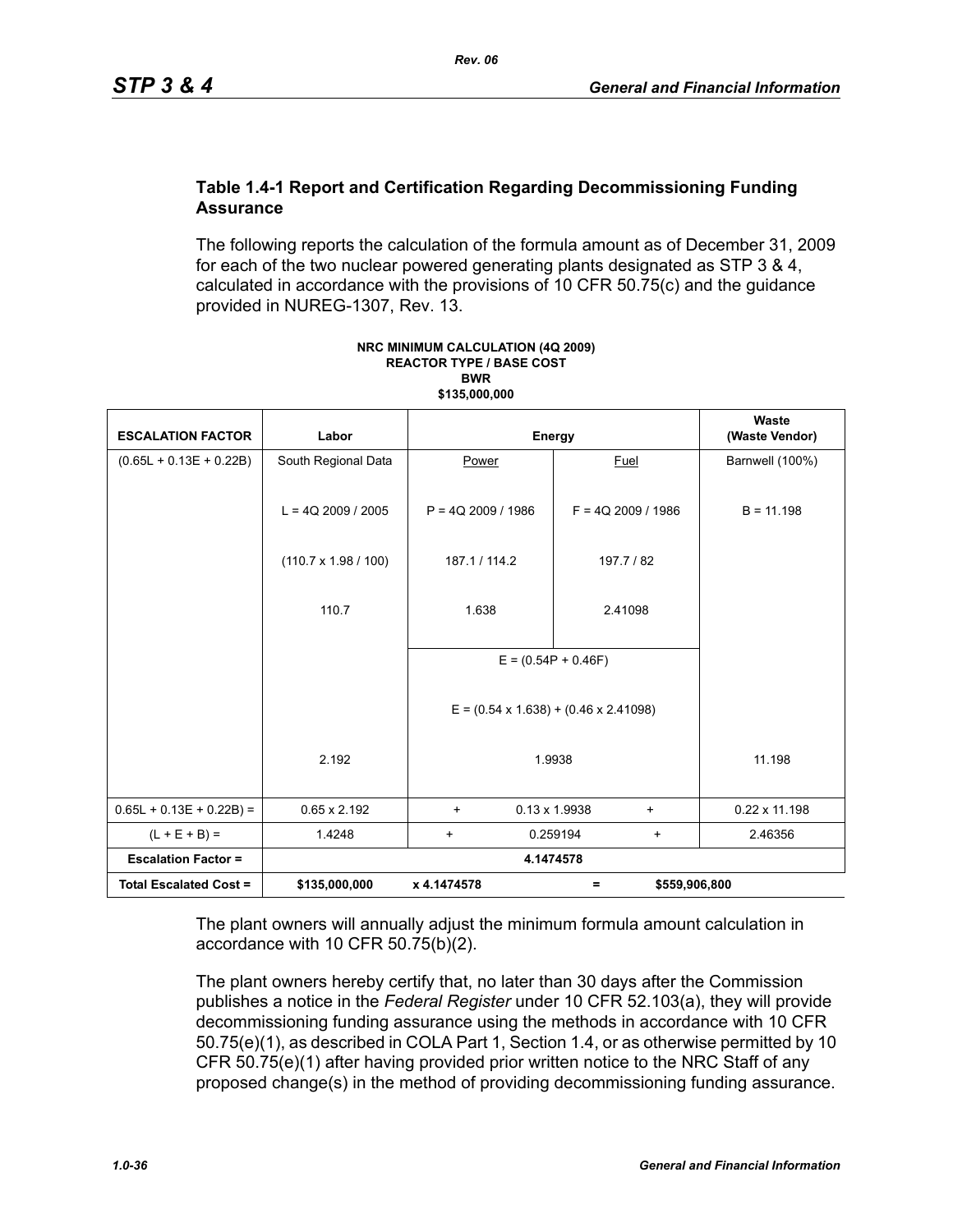#### **Table 1.4-1 Report and Certification Regarding Decommissioning Funding Assurance (cont'd)**

They further certify that they will provide such funding assurance in amounts not less the formula amount calculation. Each owner of a share in each unit will provide its *pro rata* share of the decommissioning funding assurance based upon the ratio of its percentage ownership share to the total formula amount for such unit. Taking into account credit for projected earnings on trust fund balances and annual contributions using a two percent real rate of return, as permitted by 10 CFR  $50.75(e)(1)$ , the annual funding for each plant would be expected to be in the range of \$12,000,000 per unit in current year dollars. However, the plant owners expect that actual annual contributions by CPS Energy will be established in connection with its setting of its own rates, and the actual annual contributions by NINA 3 and NINA 4 will be established in connection with proceedings to be conducted by the Public Utility Commission of Texas.

In addition, both two years and one year before the scheduled date of initial loading of fuel, and consistent the schedule required by 10 CFR 50.75(e)(3), the plant owners will submit a report updating this certification and the information provided in this report, as well as a copies of the form(s) of financial instrument(s) to be used in providing assurance of funding for decommissioning (e.g., a decommissioning trust agreement for an external sinking fund).